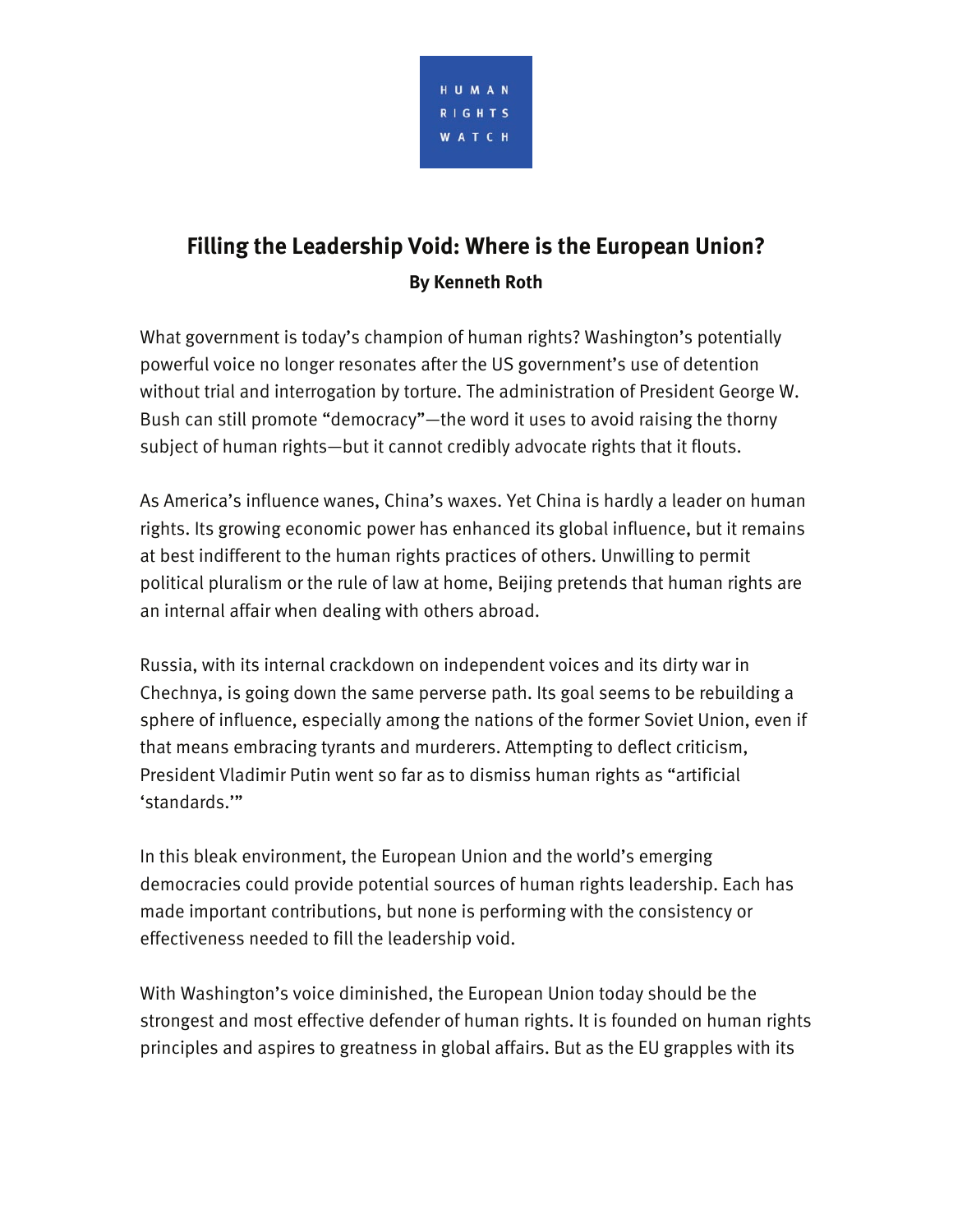enlarged membership, it is punching well below its weight. Its effort to achieve consensus among its diverse members has become so laborious that it yields a faint shadow of its potential. Union was supposed to enhance Europe's influence. Instead, when it comes to promoting human rights, the whole has been less than the sum of its parts.

The democracies of Latin America, Africa, and Asia, some long established but many new and insecure, have begun to stand up for human rights in certain international dealings. Despite moments of promise, however, these governments have yet to cooperate across regional boundaries to find an effective common voice. Too often, they show greater allegiance to their regional blocs than to their human rights ideals, greater solidarity with neighboring dictators than with the people whose rights they have pledged to uphold. This tendency played a particularly pernicious role in the United Nations' new Human Rights Council, which, far from improving on the discredited Commission on Human Rights, is threatening to repeat its disappointing ways, damaging the credibility of the entire UN system.

Every government these days seems to have a ready excuse for ignoring human rights. High-minded pronouncements occasionally ring from capitals or from ambassadors to the United Nations, but without the sustained follow-through needed for real leadership or change. Commitments are crabbed by caveats, engagements by escape clauses. Whether it is the lack of punitive consequences for Sudan's criminal campaign in Darfur, the EU's requirement of consensus before taking collective action, China's proclaimed deference to national sovereignty, Washington's preoccupation with Iraq and terrorism, or the developing world's sacrifice of human rights principles to regional solidarity, the excuses for inaction overwhelm the imperative of decisive action.

The trend is bleak, but not irreversible. Whether Washington's credibility gap is the temporary consequence of a particularly lawless administration or a long-term problem that will plague US standing for years depends in part on the new Congress—and whether it repudiates past abuses, presses for policy change, and seeks accountability for those responsible. No one pretends that such a turn-around will be easy when the architects of those abuses still control the executive branch,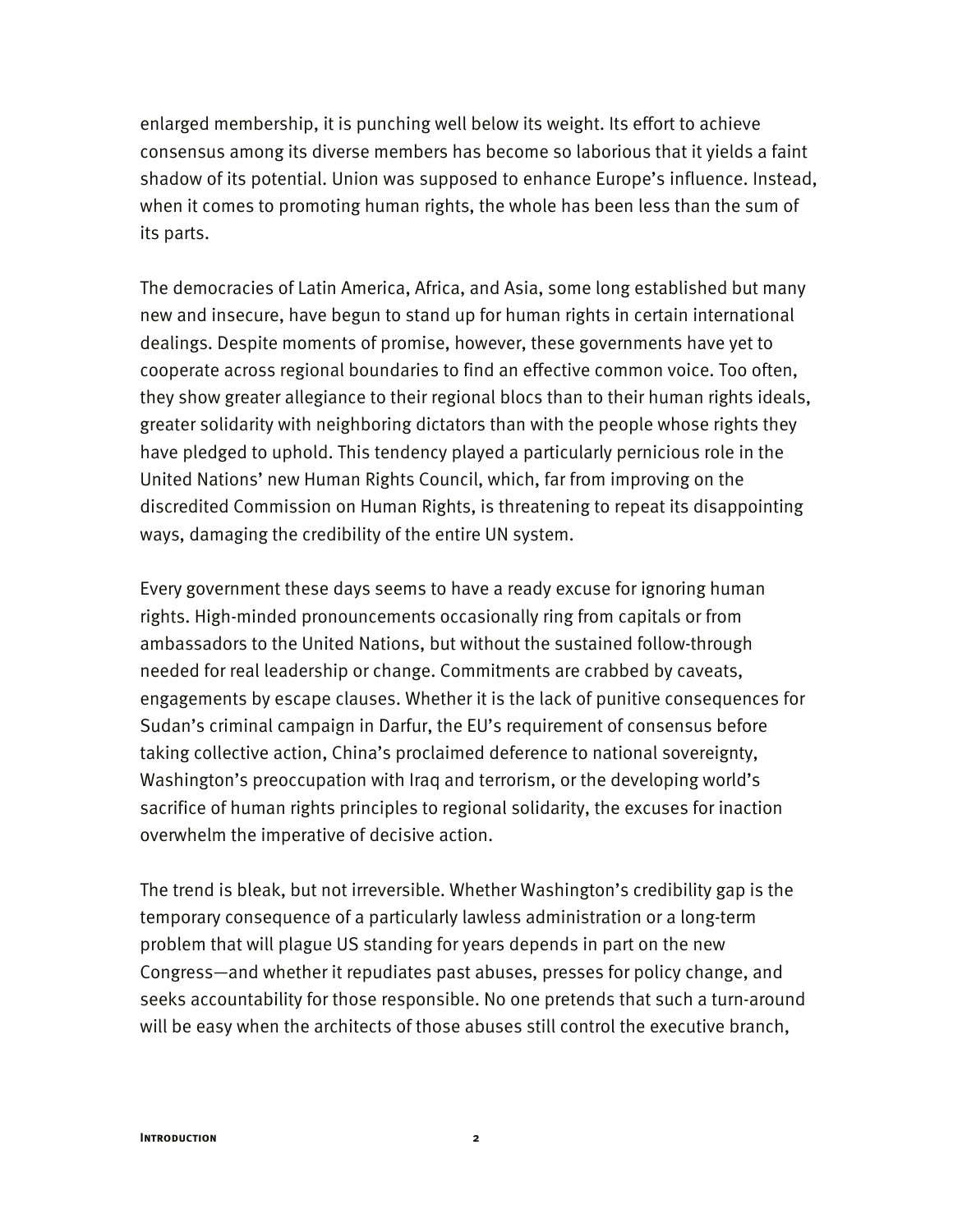but it is essential if the United States is to redeem its tarnished reputation as a defender of human rights.

Leadership will also be needed to steer China and Russia toward more responsible behavior. To a large extent, Beijing and Moscow are the beneficiaries of low expectations. As long as few insist that they uphold international standards at home or abroad, they have little incentive to do so. Their new economic strength—China's booming market, Russia's energy reserves—only reinforces their ability to resist what meager pressure is directed their way while discouraging other governments from even exerting such pressure. Meanwhile, China's growing foreign aid program creates new options for dictators who were previously dependent on those who insisted on human rights progress. Changing this dynamic depends on treating China and Russia like countries that aspire to global leadership—on insisting that they respect human rights in their treatment of their people and their peers, and holding them accountable if they fall short. They must be convinced that the route to influence and respect is not through callousness and thuggery but through responsible global citizenship. But they can hardly be expected to improve if other governments' commitment to human rights is so cheaply sold for energy contracts or investment opportunities.

In Latin America, while a few countries have actively resisted human rights scrutiny, others have played an increasingly important role in promoting the application of international standards. Rare glimmers of hope can be found in Africa and Asia as well. The world needs a true Southern defender of human rights—a nation that rejects reflexive regionalism as an anachronism, a throwback to an era in which authoritarian governments joined hands to deflect human rights pressure. Today, as a growing number of governments stand for periodic election and speak for the aspirations of their people, they should be guided in their dealings with other governments by concern for the same rights that their own citizens embrace.

As for the European Union, many of its members recognize the paralysis and are searching for solutions. The European experiment has helped to bring peace and prosperity to those lucky enough to live inside its borders, but the EU is falling woefully short of its promise as a defender of rights around the world. Some needed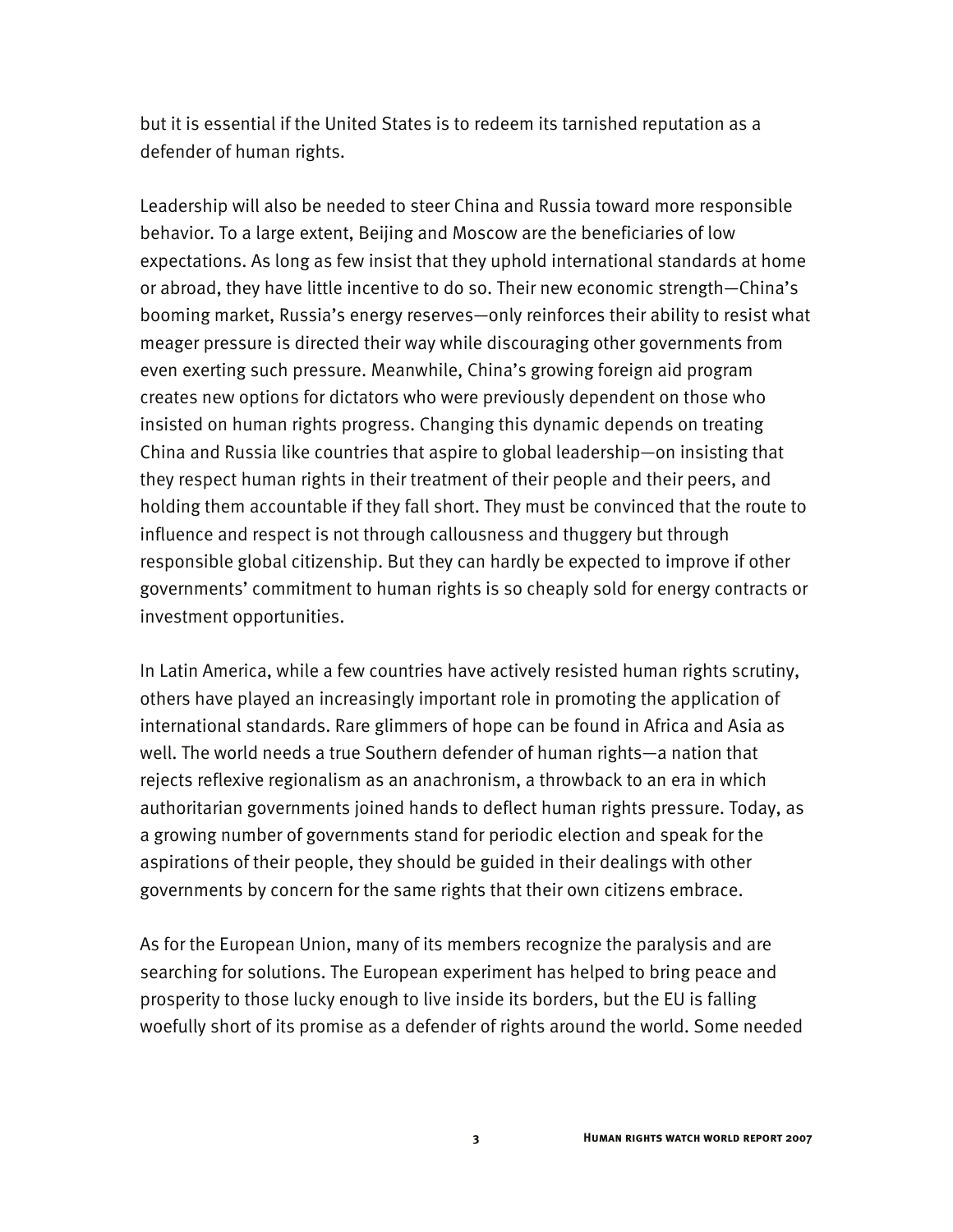changes might be relatively straightforward and swiftly implemented, such as modifying the flurry of rotating six-month presidencies to permit better accumulation of expertise and pursuit of long-term strategies. Some would require a change in tradition and bad habits, such as making EU institutions more transparent in order to minimize the gap between popular values and governmental action. Some changes are more fundamental, such as easing the requirement of unanimity for collective action in the sphere of human rights, to permit more timely and effective action around the world. All require EU governments to recognize that the status quo reflects an unacceptable abdication of leadership at a time when such leadership is in dangerously short supply.

## The Human Rights Challenges

There is no shortage of serious challenges to human rights requiring more effective global leadership. As recently as September 2005, the governments of the world, in an historic declaration, embraced the doctrine of the responsibility to protect people facing mass atrocities. That commitment has rung hollow, however, as Darfur remains synonymous with mass murder, rape, and forcible displacement while the international community has managed little more than to produce reams of unimplemented UN resolutions. The usual political cowardice when it comes to military deployments to prevent mass murder accounts for some of the inaction, but there has also been far too little pressure on the Sudanese government to accept a real protection force. Predictably, Khartoum responds to such spinelessness with rejectionism. As this report went to press in November, there were signs that the Sudanese government might relent somewhat, partly in response to new and welcome pressure from China, but it remained far from clear that Khartoum would permit the deployment of troops with sufficient mandate and capacity to stop the killings or that it would end its own murderous policies.

Part of the problem is that the US invasion of Iraq and the Bush administration's belated attempts to justify it as a humanitarian intervention made it easier for governments like Sudan's to build opposition to any forceful effort to save the people of Darfur. Similarly, the promotion of democracy, a central human rights goal, risks being discredited by the administration's equating it with regime change through military force.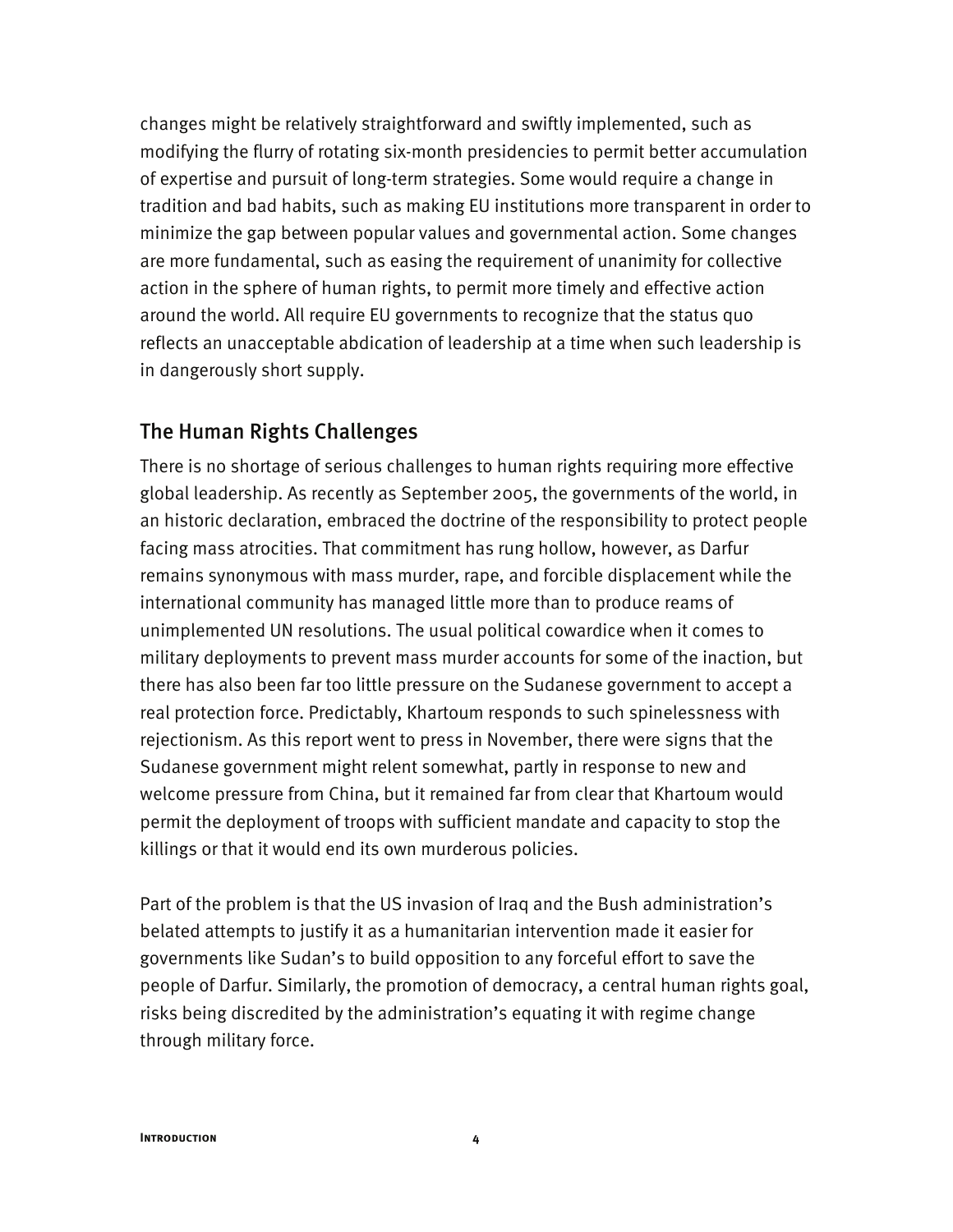Meanwhile, the importance of bringing mass murderers to justice is under attack, particularly in Uganda, where the murderers are trying to trade impunity for an end to their killing. Terrorism—the dangerous view that civilians can be legitimately murdered for political ends—remains acceptable in too many parts of the world. Iraq has degenerated into massive sectarian blood-letting, with civilians the principal victims. Ruthlessly repressive governments impose enormous cruelty on their people in North Korea, Burma, and Turkmenistan. Closed dictatorships persist in Vietnam, Saudi Arabia, and Syria. China is slipping backwards. Russia and Egypt are cracking down on nongovernmental organizations (NGOs), and Peru and Venezuela are considering similar steps. Iran and Ethiopia are silencing dissident voices. Uzbekistan is crushing dissent with new vigor while refusing to allow independent investigation of its May 2005 massacre in its eastern city of Andijan. In Zimbabwe, President Robert Mugabe would rather drive his country to ruin than tolerate a political opposition. Civil war is reigniting in Sri Lanka, intensifying in Afghanistan, continuing in Colombia, and threatening in Nigeria. Israel launched indiscriminate attacks in Lebanon during its war with Hezbollah, while Hezbollah often targeted Israeli cities with no military objective in sight.

The intergovernmental institution devoted to addressing these problems—the new UN Human Rights Council—has yet to show any real improvement over its ineffectual predecessor, the Commission on Human Rights. A central duty of the council is to pressure highly abusive governments to change. That requires a series of graduated steps that can lead to the deployment of human rights monitors or public condemnation. Yet in a mockery of the high principles of its founding, the council has so far failed to criticize any government other than Israel. The most it has managed to muster is an "interactive dialogue" with UN investigators and a planned "peer review," forsaking its most powerful tool—collective condemnation by fellow governments. This failure threatens to call into question whether the United Nations is capable of upholding global human rights standards. Proponents of "coalitions of the willing"—the antithesis of the UN ideal of universal standards—will have gained the upper hand unless remedied by governments supportive of human rights.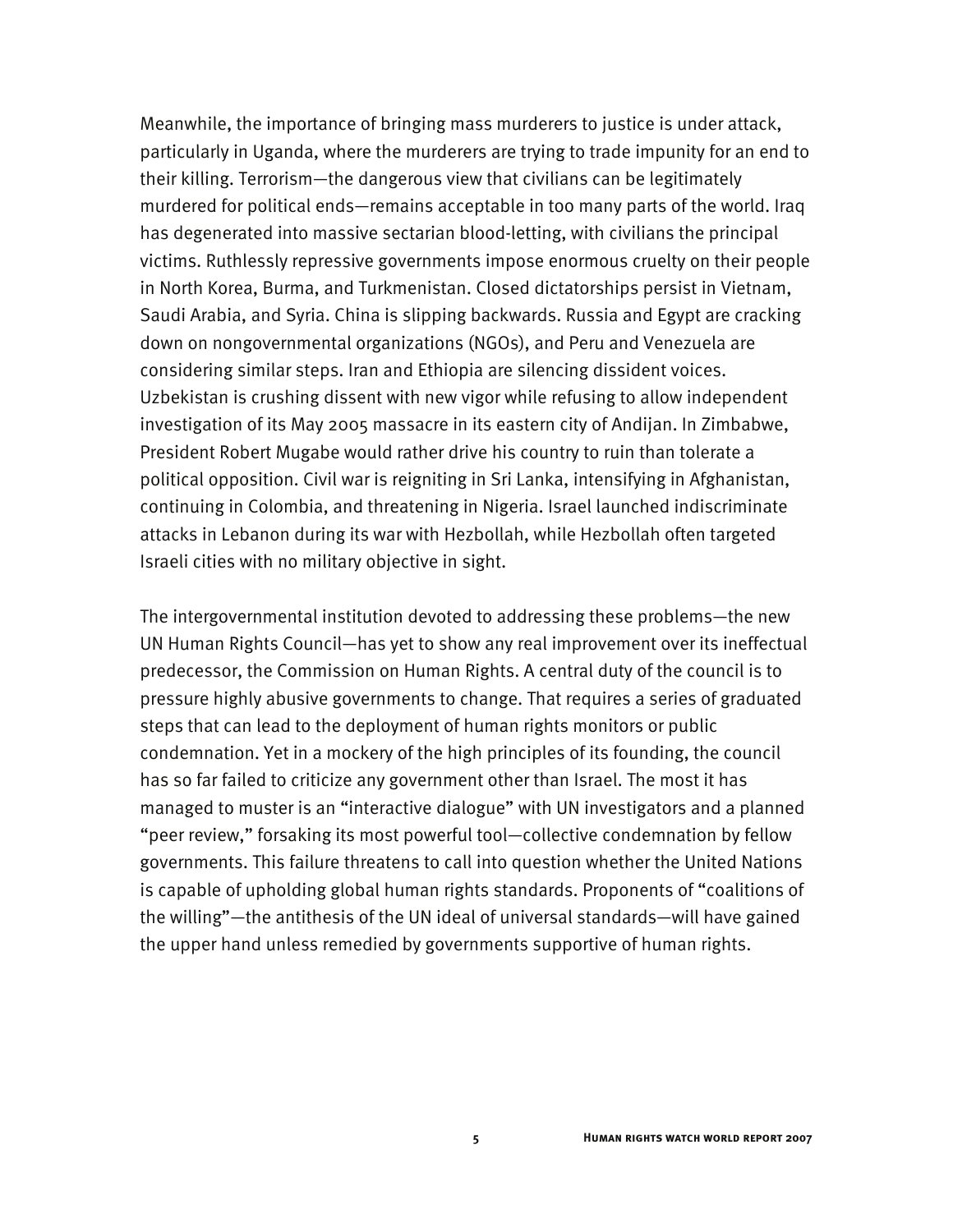# The US Government: Compromised Credibility

In the past, many would have looked to the United States to take the lead in addressing these challenges. Though never a consistent promoter of human rights, Washington has been a prominent and influential one. Yet its voice now rings hollow—an enormous loss for the human rights cause. Quite apart from the fallout of its ill-fated Iraq invasion, its credibility as a proponent of human rights has been tarnished by the abuses it practices in the name of fighting terrorism. Few US ambassadors dare to protest another government's harsh interrogations, detention without trial, or even "disappearances," knowing how easily an interlocutor could turn the tables and cite US misconduct as an excuse for his government's own abuses. The cheapness of that excuse does not diminish its embarrassing effectiveness. Nor can consolation be taken in the fact that the United States is far from the world's worst rights violator. The abuses it has committed have done damage enough.

The last year dispelled any doubt that the Bush administration's use of torture and other mistreatment was a matter of policy dictated at the top rather than the aberrant misconduct of a few low-level interrogators. The administration claimed to foreswear torture but refused to classify mock execution by drowning—the classic torture technique now known as water-boarding—as prohibited torture. Despite the absolute treaty prohibition on cruel, inhuman, or degrading treatment, the administration claimed it could impose such abuse so long as the victim was a non-American held outside the United States—a position it abandoned only after the US Congress adopted the Detainee Treatment Act of 2005 by a veto-proof majority. Perhaps the low point came in September 2006, when President Bush offered a full-throated defense of torture, referring to it euphemistically as "an alternative set of [interrogation] procedures."

In the face of these developments and of growing resistance to these illegal techniques by the uniformed members of the US military, the Pentagon in September adopted a new Army Field Manual on Intelligence Interrogation which prohibits coercive interrogation by its own forces. Yet the administration continues to insist on granting Central Intelligence Agency (CIA) interrogators the power to use these coercive techniques. The Military Commissions Act, adopted by Congress in September, reaffirmed the absolute ban on cruel, inhuman, or degrading treatment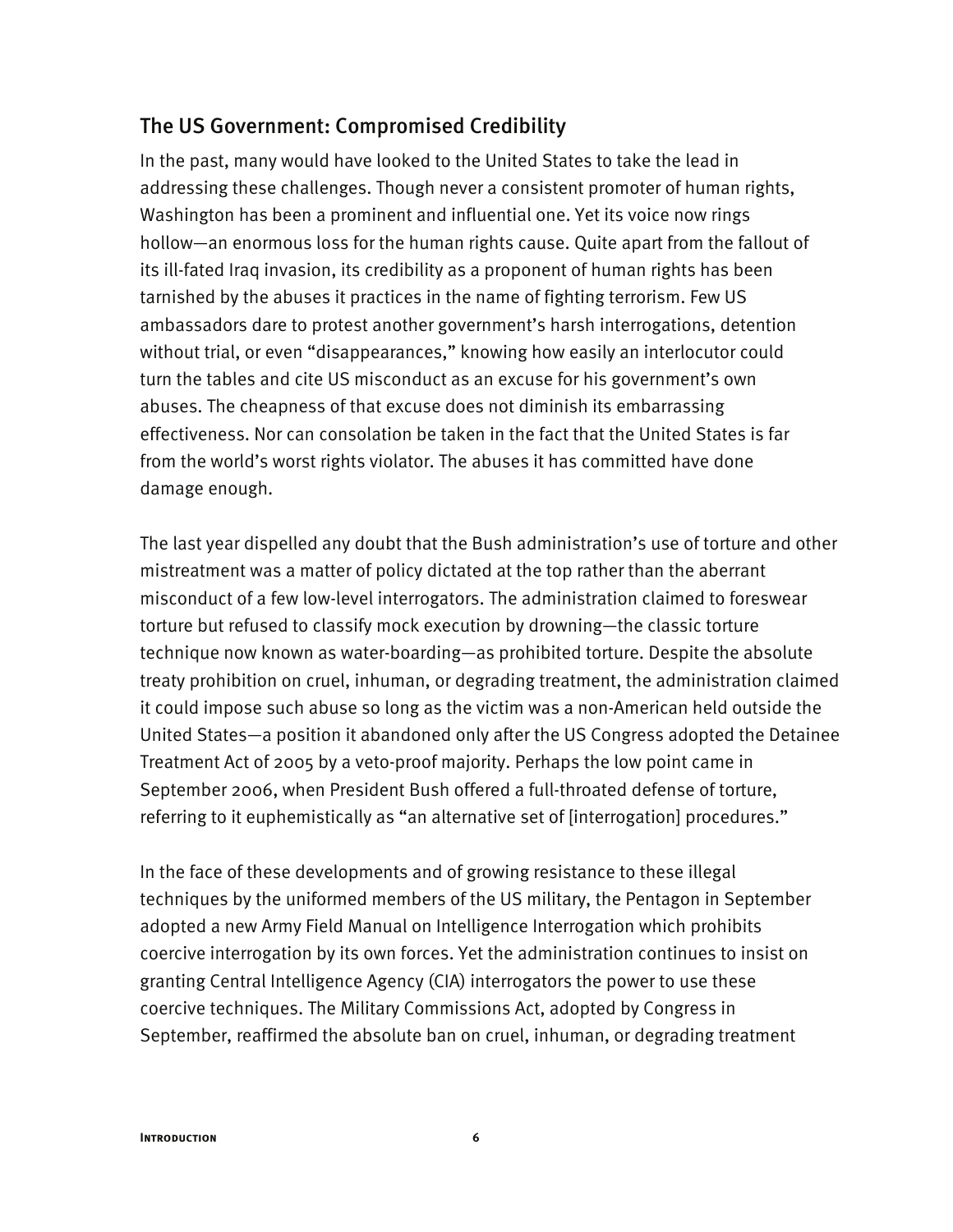but undermined enforcement by denying detainees the right to challenge their detention and treatment in court.

Of parallel concern is the administration's continued use of arbitrary detention as a tool of counterterrorism. It has distorted beyond all proportion the traditional power of warring parties to detain enemy combatants until the end of an armed conflict. Wielding the concept of a "global war on terrorism," the administration claims the power to detain, without judicial supervision, any non-American anywhere in the world as an "enemy combatant" and to hold him without charge or trial as long as it wants—even until the end of his life. The administration denies the need to establish any link between the detainee and actual participation in an armed conflict—a traditional restraint on this wartime power to limit due process rights. The most basic rights are in jeopardy when a government asserts such extraordinary power.

Indeed, the administration's arrogation of power extends even to the claimed authority to "disappear" people—to seize them surreptitiously without any acknowledgment, any lawyer, any Red Cross visit, any contact with the outside world. This odious practice, widely and correctly condemned by the United States in the past when practiced by other governments, leaves friends and family guessing why their loved one has disappeared and whether he or she is even alive.

These abuses committed in the name of counterterrorism have only aggravated the terrorist threat. The use of torture and arbitrary detention spurs terrorist recruitment in communities that identify with the victims. It alienates those communities from law enforcement officials who are trying to reach out to them for tips about suspicious activity—a far more important source of intelligence than statements squeezed abusively from a suspect. And it sacrifices the moral high ground while eroding the principle that laudable ends cannot justify despicable means.

This catastrophic path has left the United States effectively incapable of defending some of the most basic rights. The United States can still promote freedom of expression, association, or religion—where it largely practices what it preaches. But when it comes to such fundamental rights as freedom from torture and arbitrary detention, the hypocrisy renders effective advocacy all but impossible.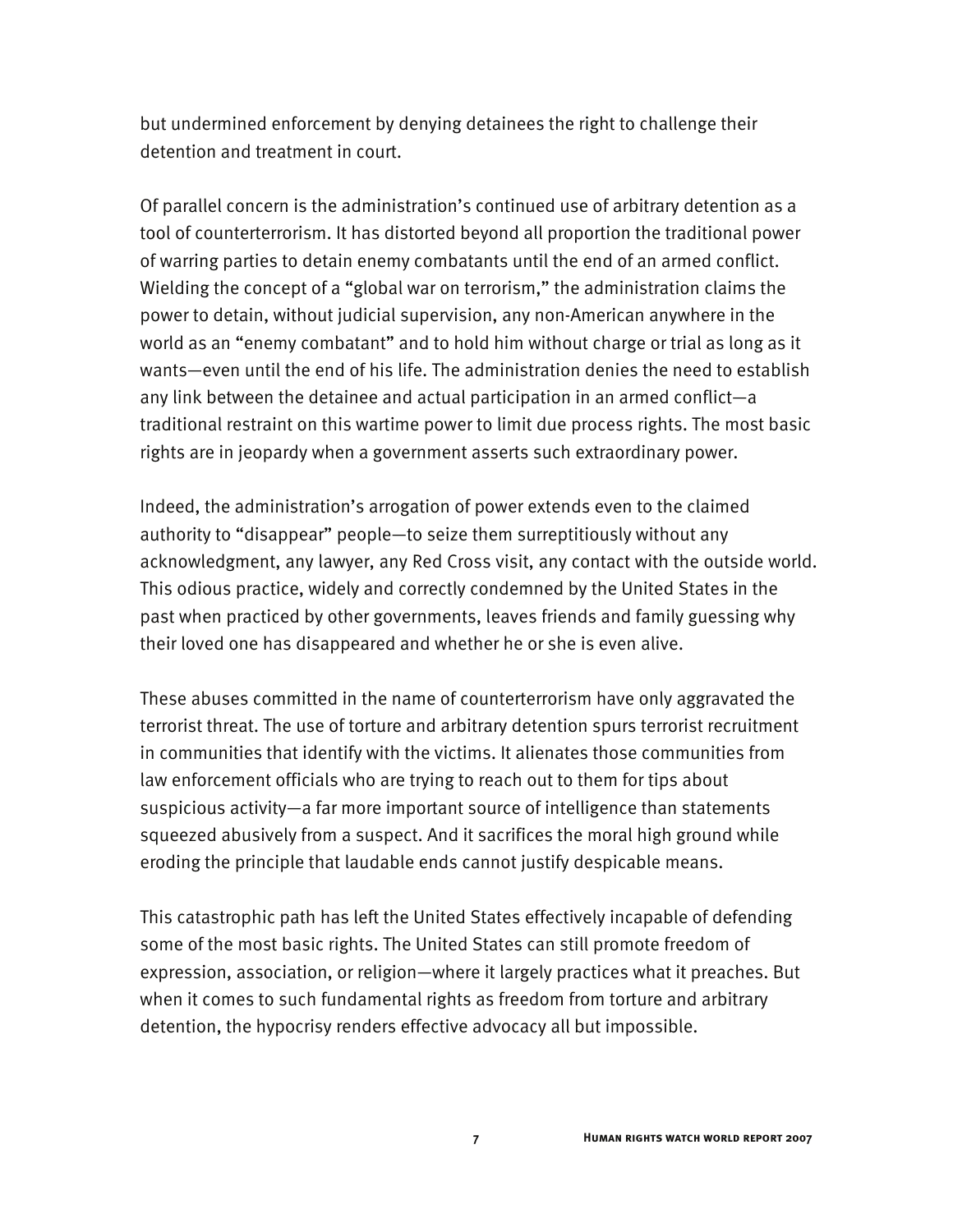Chinese President Hu Jintao's April 2006 visit to Washington made this limitation evident. In a rare exception to his usual practice, President Bush mentioned the phrase "human rights," but he quickly specified that he meant "the freedom to assemble, to speak freely, and to worship"—all worthy goals, all freedoms that the United States itself respects, but hardly a direct confrontation of the Chinese government's use of arbitrary detention and abusive prison conditions to enforce its grip on power.

One might hope that this effective silencing of America's voice on human rights would be short-lived—the product of a particular administration's contempt for any constraint on its power. Much will depend on steps taken by a new Congress to remedy the administration's worst excesses and by a successor administration to reverse and punish them.

But the damage done is also more fundamental. Abusive governments now conveniently equate the advancement of human rights with "regime change" and the invasion of Iraq—an equation that Sudan has used with deadly effect to ward off pressure regarding Darfur. Some Americans are doing the same. Sustaining American will and capacity to promote human rights will require divorcing the militarism of the neo-conservative vision from the laudable quest for democratic governance. Popular support for defending human rights is likely to depend on separating the administration's imperial indifference to national boundaries ostensibly in the name of human rights but in situations that fall far short of those justifying humanitarian intervention—from the essential duty to stand up for victims of political repression and other abuses.

### China

As US credibility on human rights diminished, China has often made matters worse. Its burgeoning economy and thirst for natural resources have led it to play a more assertive international role, but it has studiously avoided using that influence to promote human rights. Instead, it insists on dealing with other governments, in the words of President Hu Jintao, "without any political strings." Indeed, China's position on human rights ranges from indifference to hostility.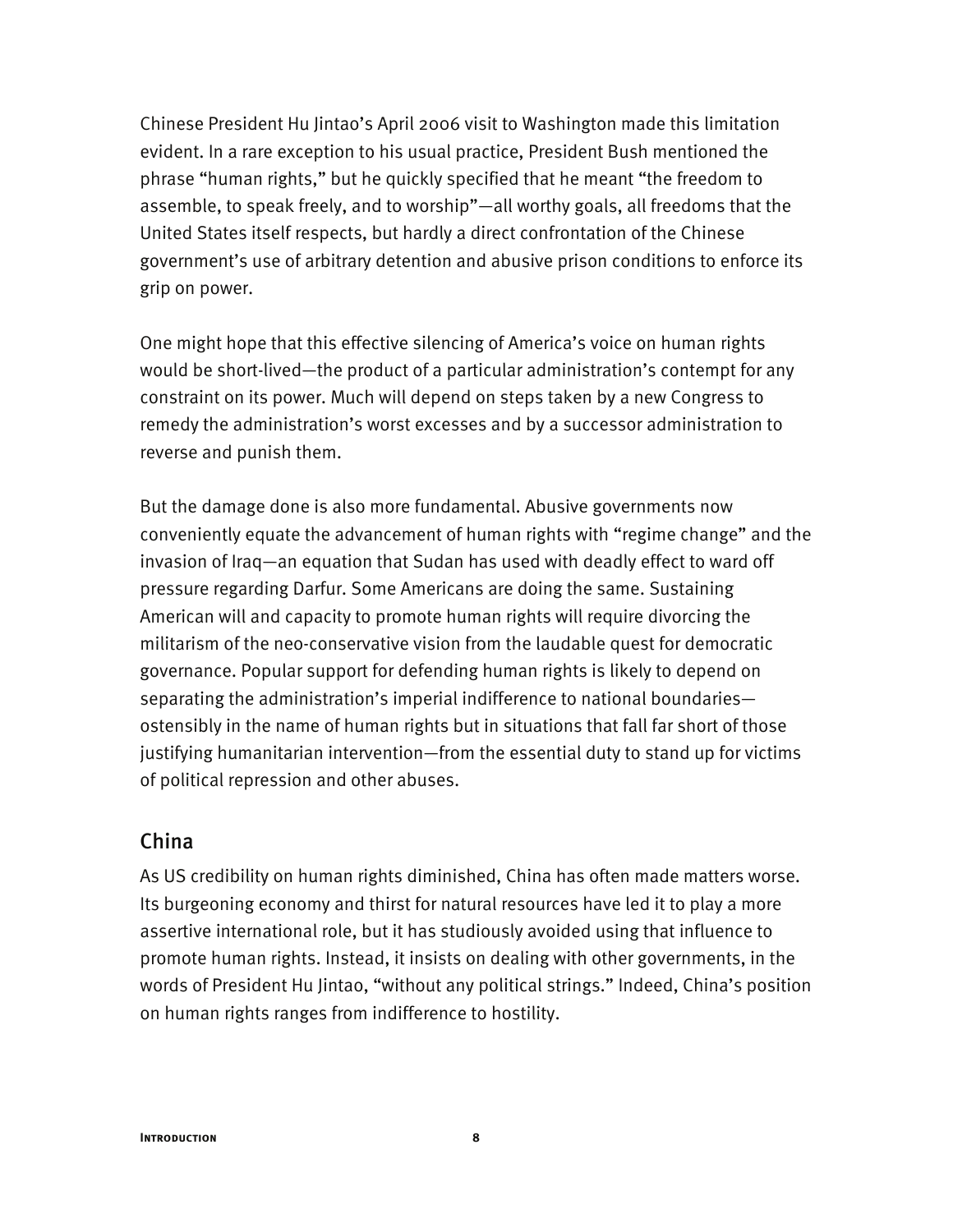Concerns about hypocrisy and blowback might lie behind China's reluctance to defend rights that it routinely violates at home—such as those that sustain an independent civil society and the rule of law. Yet there are areas where such fears are less acute and should not constrain China. At least since the repression of the Tiananmen Square democracy movement, China has eschewed mass murder, let alone mass ethnic cleansing and crimes against humanity. China thus could credibly defend people facing such severe oppression, such as the people of Darfur or ethnic minorities in Burma. Yet it has done too little too late. Part of the explanation is its expressed ideological discomfort with what it calls "interference in the internal affairs" of other countries. Part is prioritization of its own quest for natural resource over the survival of people whose land yields those resources. Whatever the balance of considerations, China has done far less than it should.

There are signs that on certain matters, not always involving human rights, China's reluctance to meddle in others' affairs might be easing somewhat. In September, China seemed temporarily to suspend oil deliveries to North Korea because of Pyongyang's testing of a long-range missile. In October, after North Korea's first nuclear test, China reportedly threatened additional fuel suspensions until Pyongyang returned to the negotiating table. In November China's permanent representative to the UN, Wang Guangya, applied some, though insufficient, pressure on Sudan to agree to the deployment of a UN peacekeeping force in Darfur. China is also increasing the number of troops it offers to UN peacekeeping efforts.

Yet even though a UN Security Council resolution authorizing the deployment of a protection force in Darfur was premised on Khartoum's consent, China could bring itself only to abstain on the resolution, not support it. It is bad enough that China joined with other council members to reduce the international "responsibility to protect"—a doctrine aimed at preventing mass atrocities—to asking the murderers' permission to protect their victims. But China has made matters worse by refusing to use, or blocking, key sources of leverage to secure that consent.

Because China purchases a reported two-thirds of Sudan's oil exports and is the largest investor in its oil industry, Sudan's economy is booming, emboldening Khartoum to pursue its slaughter in Darfur and leaving it flush with funds to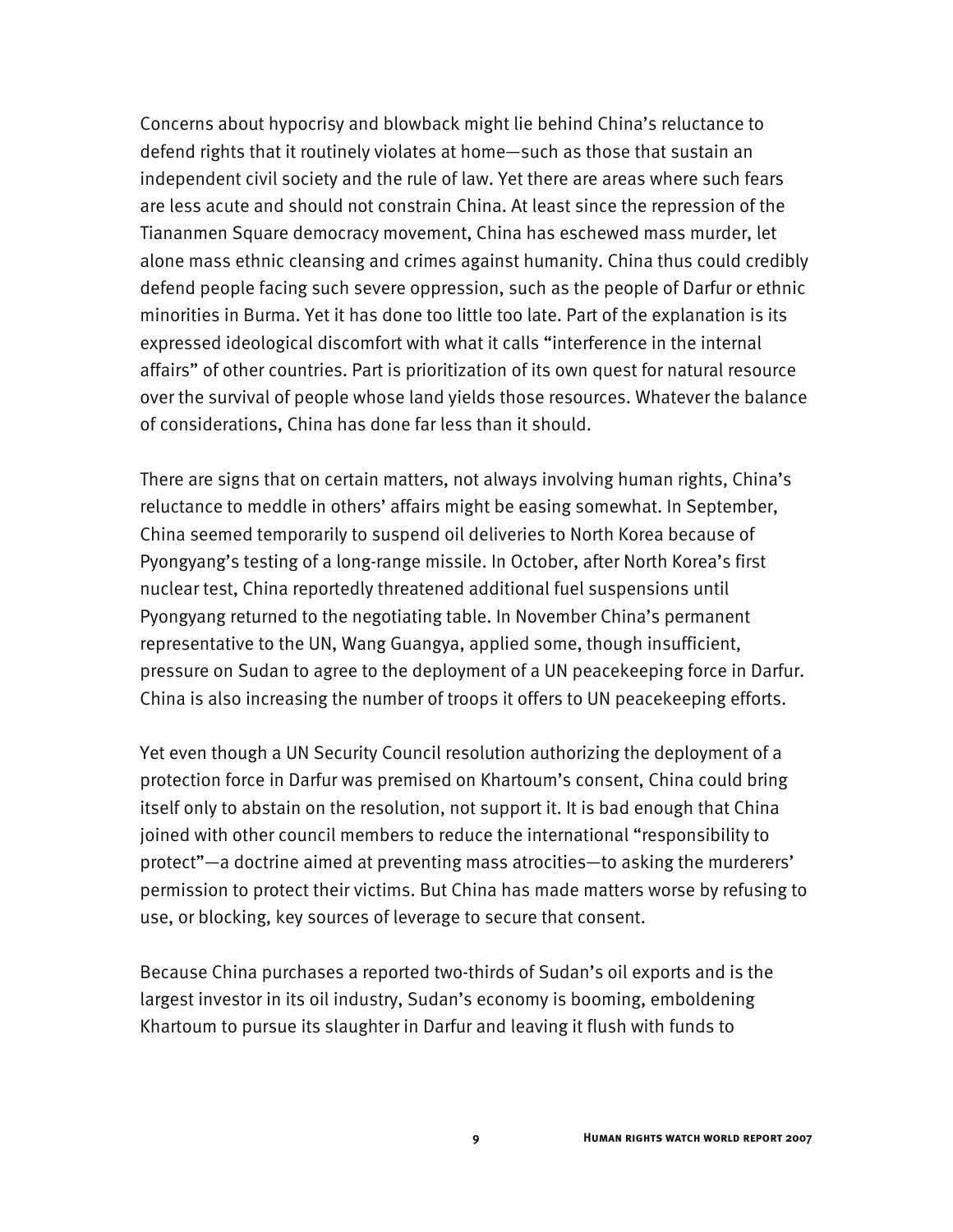purchase arms (sometimes Chinese) for the fighting. Cutting off that revenue would make Khartoum far more susceptible to pressure to stop the killing in Darfur and allow the deployment of a protection force. Yet while China has now shown itself willing to invoke oil sanctions with respect to North Korea, it is not known to have done anything of the kind for Darfur. Indeed, it has allowed the UN Security Council only to ban travel and freeze assets for four individuals—two rebel commanders, a Janjaweed militia leader, and a former army officer—none of them a senior government official. If China wants to avoid the impression that it is more interested in continuing the flow of oil to its growing economy (some  $\mu$  to 7 percent of which comes from Sudan) than in staunching the flow of blood in Darfur, it should step up its public efforts to press Khartoum to cooperate.

The problem extends beyond Darfur:

- China remains a source of investment and military supplies for Zimbabwe despite President Mugabe's war on his people—the mass eviction of some 700,000 urban poor perceived as potential supporters of the political opposition, the bulldozing of their homes, the routine arbitrary detention and torture of opposition supporters, and the destruction of the country's economy. By disrupting their access to treatment, the evictions have had a particularly devastating impact on tens of thousands of people living with HIV/AIDS.
- By making some US\$5 billion in no-strings-attached loans to Angola, China effectively undermined efforts by the International Monetary Fund to promote greater budgetary transparency to stop the government's looting of the national treasury—some \$4 billion from 1997 to 2002, the equivalent of Angola's entire budget for social programs during that period.
- After Uzbekistan's government forces massacred hundreds of demonstrators in Andijan in May 2005, China greeted the country's president, Islam Karimov, with a 21-gun salute and announced a US\$600 million oil deal. In 2006 China participated in joint military exercises with Uzbekistan and signed a two-year cooperation protocol.
- China is more concerned about stemming the flow of refugees from North Korea than stopping the grave threats to their lives caused by the ruthless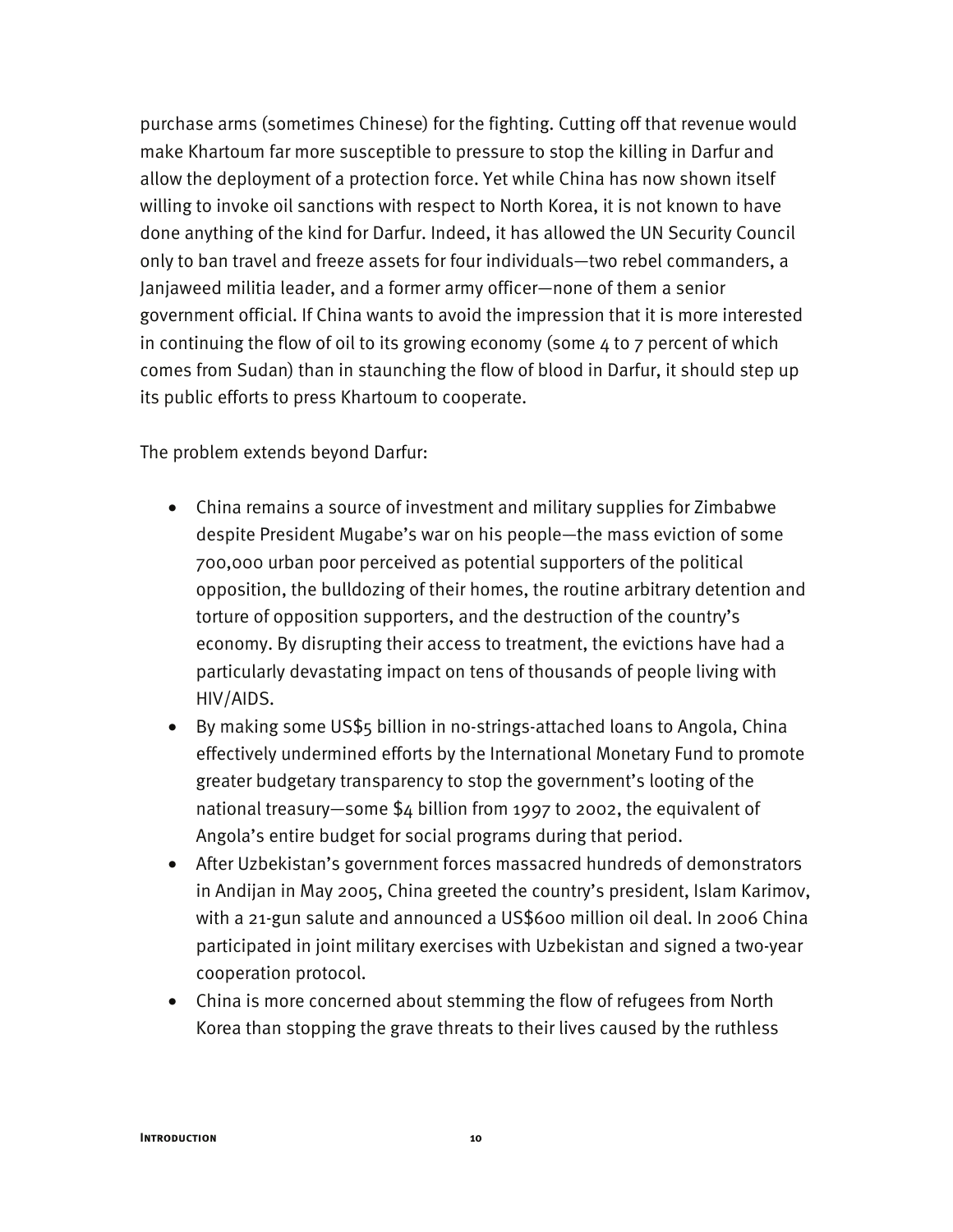and economically incompetent government of Kim Jong Il. Despite North Korea's pervasive repression, China pretends that those fleeing North Korea are all economic migrants and refuses even to cooperate with the UN special rapporteur investigating human rights conditions in North Korea or to allow the UN High Commissioner for Refugees access to refugees congregating near the North Korean border. There is no evidence that China has exerted pressure on Pyongyang for its repression comparable to the pressure apparently exerted with respect to its nuclear and long-range missile tests. China does look the other way as some refugees flee through it to third countries, but it could do much more.

• China is the most generous supporter of the Burmese military government, showing more interest in securing access to a deep water port and Burmese natural resources than in supporting the rights of the long-suffering Burmese people. In many parts of southeast Asia, China is showering aid on rightsabusing governments.

China is not the first government to place its own economic and political interests above those of the world's poor and unfortunate. Imperial powers have long done the same and worse. But the Chinese Communist Party is, at least in theory, built on an ideology of looking out for everyone's basic needs. Beijing cultivates a profile of friend to the developing world. It prides itself on creating jobs and relieving poverty. Increasingly it is contributing foreign assistance. But some of its behavior runs counter to those principles.

The repressive governments it supports are crushing and impoverishing their people. Newly rich oil magnates in Khartoum may toast the Chinese from their posh cafes along the banks of the Nile, but the uprooted and destitute people of Darfur do not. Robert Mugabe may thank the Chinese government for his ability to cling to power, but the hundreds of thousands of Zimbabweans rendered homeless by his Operation Clean the Filth do not. The Burmese military, with Chinese help, is building a splendid new capital and enjoys access to a vast array of weapons, but the Burmese people live in squalor and fear. If China is to gain the international respect it craves, it must shun—not subsidize—these governments.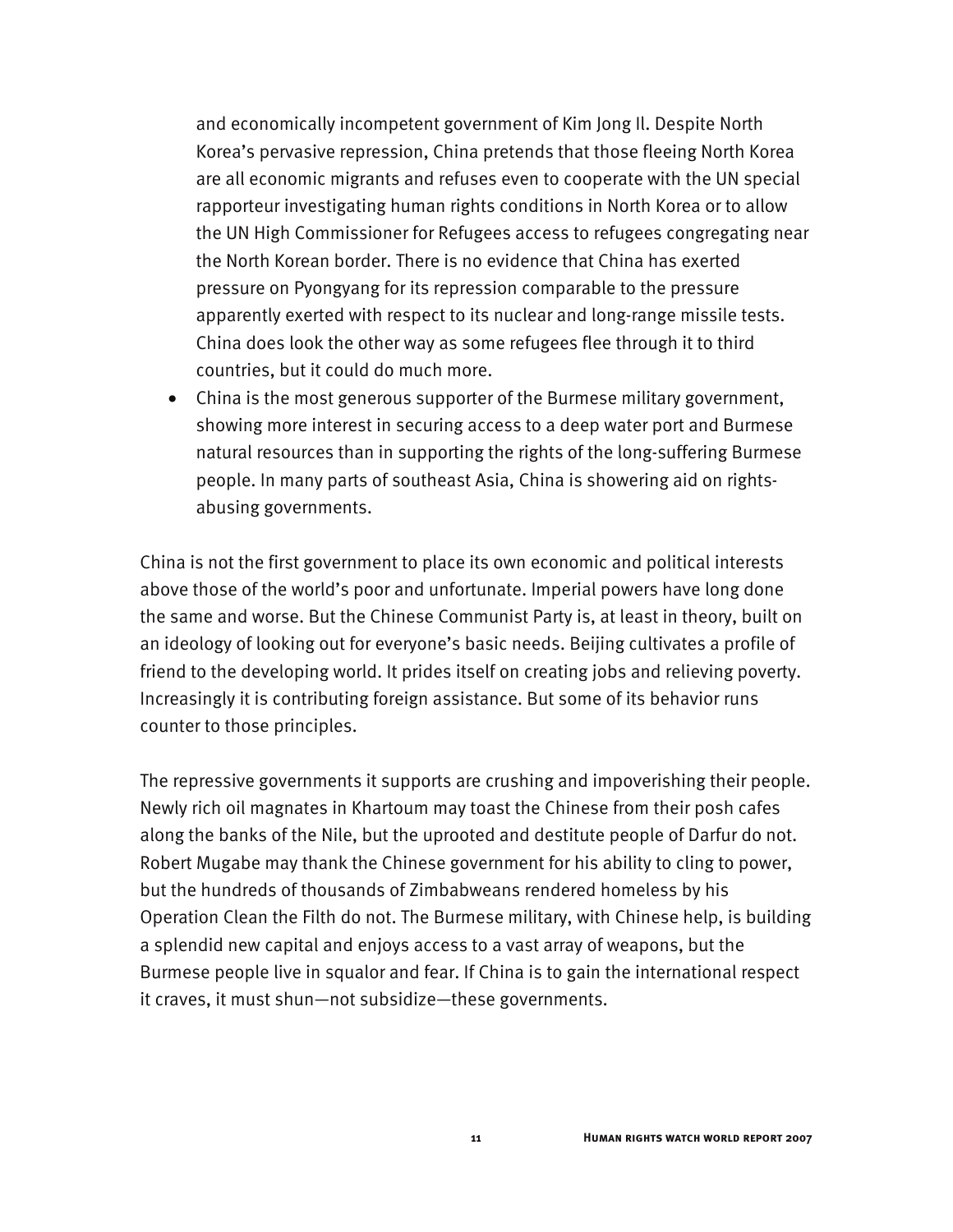It is hard to believe that the Chinese government wants to be known as the supporter of tyrants, the exploiter of the impoverished. We would hope a government that eagerly sought the symbol of international fair play and cooperation—the Olympic Games—would not dispense with international solidarity when it comes to the victims of its tyrannical partners. But change will come only if China is called to task for its ugly actions. For decades, the Chinese government was so repressive, its global role so limited, that few looked for anything from Beijing but hostility toward human rights. China did not disappoint. Today, we can hardly expect better if no government is willing even to ask.

When pointedly confronted on human rights, the Chinese government has made some concessions. At his meeting with President Bush in April, President Hu said that, "on the basis of mutual respect and equality," the Chinese government would be "ready…to promote the world's cause of human rights." By abstaining on Darfur, China allowed passage of UN Security Council resolutions authorizing the deployment of a UN protection force in Darfur and the investigation of atrocities by the International Criminal Court. It also, as noted, has applied some limited pressure on Khartoum.

Yet governments that are the traditional proponents of human rights are so busy cutting their own trade deals with China that they rarely voice concern about Beijing's inhumane behavior at home or abroad. If they were true to their principles, they would condemn China's rising role in global repression. Only by ensuring that China pays with its reputation for its misconduct is there any chance of encouraging better behavior.

#### Russia

Russia has followed a similar trajectory. After the collapse of the Soviet Union, Russia was in too much disarray at home to play much of a role abroad. But as the value of its gas and oil reserves has soared and President Putin has consolidated power by neutralizing most other domestic centers of power, the Kremlin is flexing its muscles. Determined to reassert its dominance within the former Soviet Union, Putin's Russia has cozied up to entrenched dictators such as Uzbekistan's Islam Karimov, Belarus's Alexander Lukashenko, and Turkmenistan's Saparmurat Niazov, and done much to undermine democratic government in Ukraine and Georgia.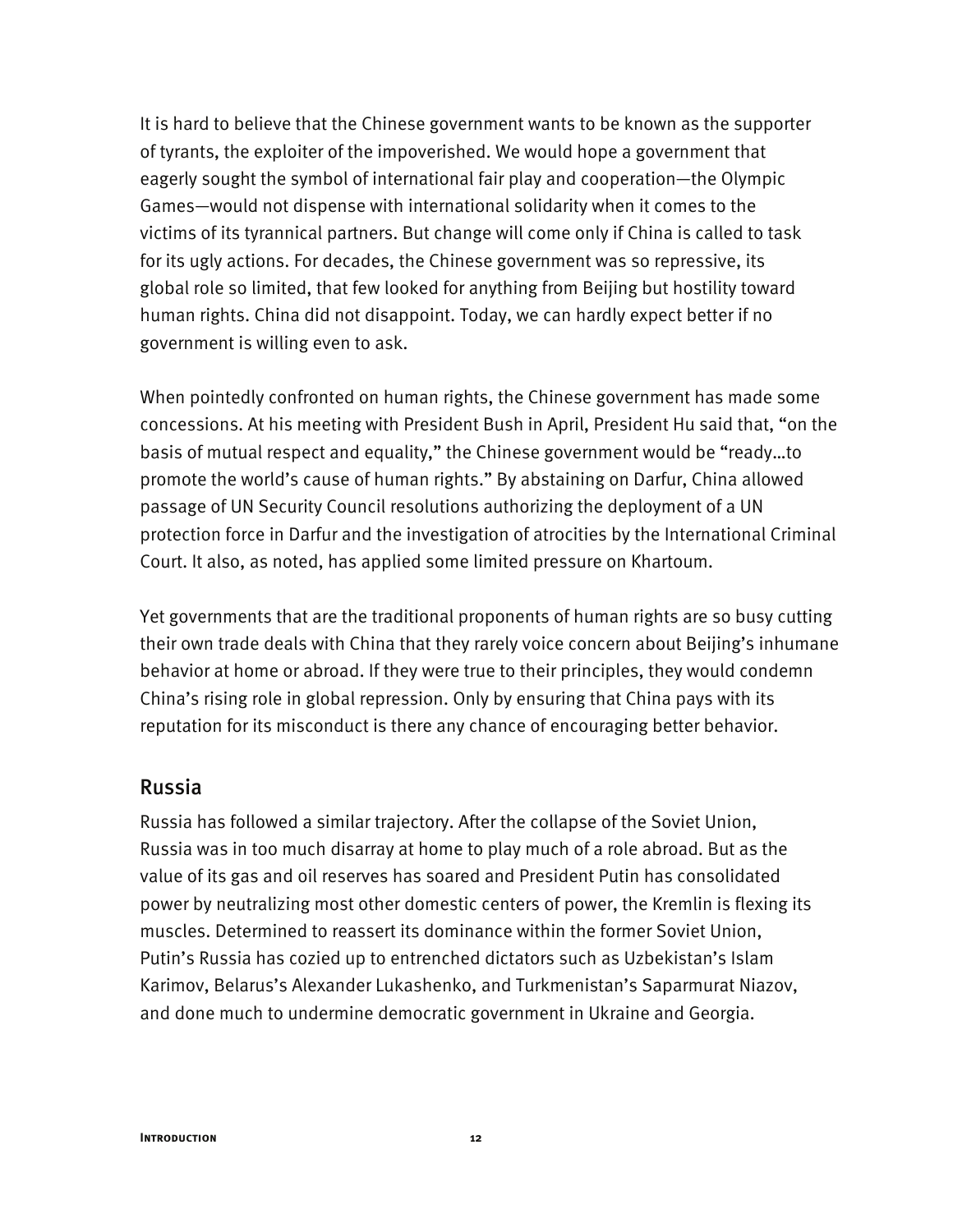For example, on the eve of the first anniversary of Uzbekistan's Andijan massacre, President Putin demonstrated his political support of President Karimov by inviting him to Putin's holiday residence. At about the same time, the lower house of the Russian parliament ratified a military alliance treaty with Uzbekistan. Similarly, despite its considerable influence, Russia has not lifted a finger to ease repression in Turkmenistan, even when the victims are Russian citizens.

This behavior abroad is matched by Putin's conduct at home. He presides over military forces in Chechnya that continue to use pervasive torture and to "disappear" more people than security forces in just about any other country. He has the power to rein in his Chechen proxies who are behind most of these abuses, but instead he supports them unconditionally and heaps praise on their leader. His Kremlin has transformed most competing centers of power—the Duma, the provincial governors, the electronic media, the business community—into pliant partners. Nongovernmental organizations, one of the few remaining independent sectors, are threatened by new regulations that invite meddling and closures. Unidentified assailants have murdered high-profile independent journalists, such as Anna Politkovskaia, who was investigating atrocities in Chechnya, without any successful prosecution of the perpetrators.

Like China, Putin has paid little price for dancing with dictators. Few other governments refer publicly to his misdeeds. Their occasional grumbling is barely heard over their groveling for energy deals.

Russia will persist in its misconduct if it continues to get away with it. The Russian government aspires to global citizenship. Its membership in the G8 matters to it. But the world's most powerful democracies have not insisted that it earn its seat at the table. They rewarded Russia with the G8 chairmanship in July and let it host the G8 summit in St. Petersburg without any positive movement on its human rights record at home or abroad. Its desire to join the World Trade Organization, which seemed to be nearing fulfillment as this report went to press, depends on a willingness to play by global economic rules. But it is wrong for the world to accept Russia as a closed, authoritarian country so long as its markets are open. Turning Russia around will hardly be easy, but it will be impossible if no one even tries, and those in a position to speak out remain mute.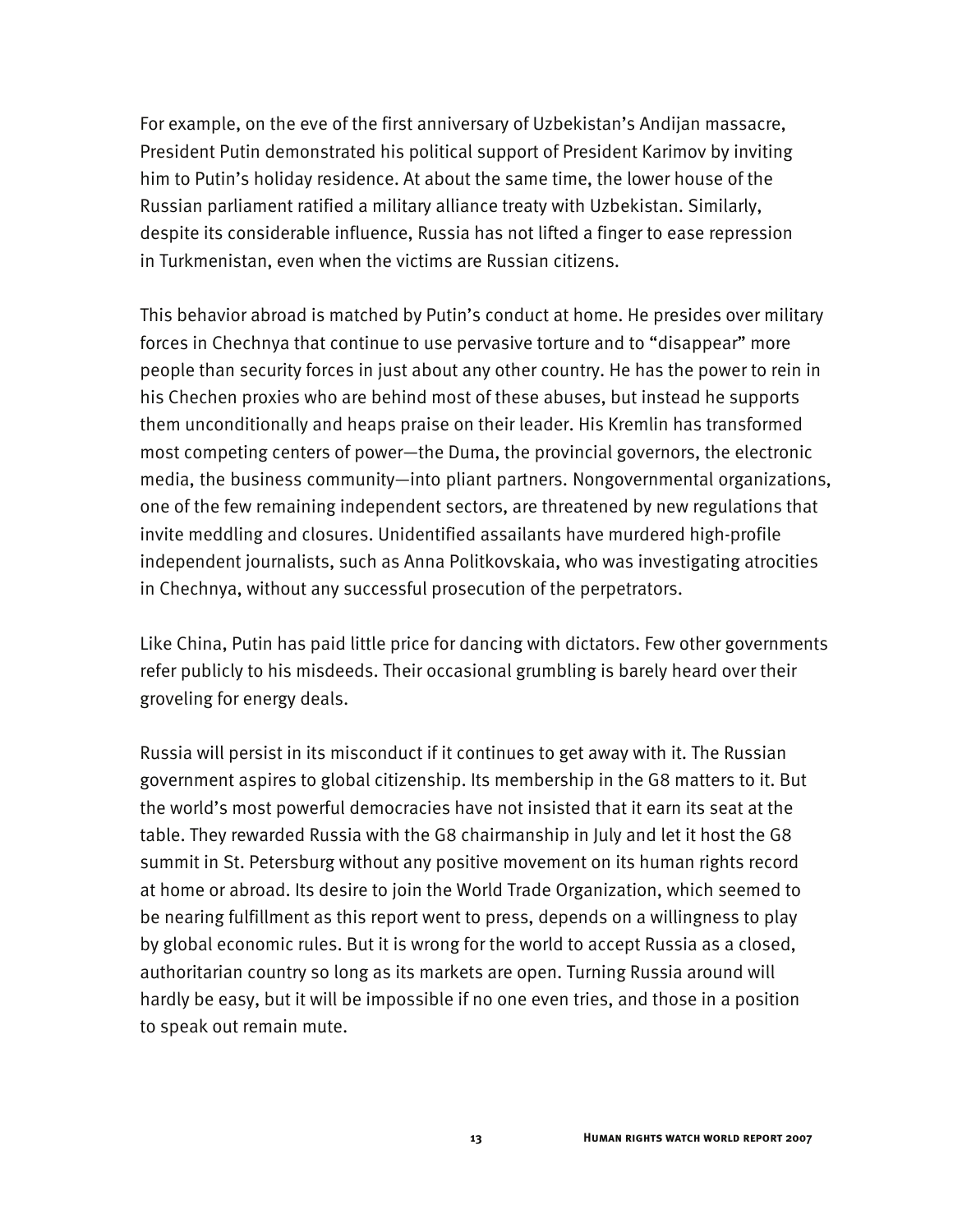# Democracies in the Global South

One potential source of human rights leadership might be some of the democracies, both new and established, in the global South. Because these governments are non-Western, their rights advocacy could help to reinforce the fact that human rights are universal values. Because they often live in the neighborhood of abusive governments, their proximity could give them added clout. And because many have emerged from periods of extreme repression, whether colonialism, apartheid, or dictatorship, they could have special moral authority on human rights. Some Southern governments have begun to live up to their leadership potential, but principled stands for human rights have been too sporadic to fill the leadership void.

Latin American countries have generally supported efforts to strengthen international human rights mechanisms. Nearly all countries in the region ratified the Rome statute and joined the International Criminal Court, and many have resisted intense US pressure, including the threatened loss of substantial US assistance, to sign bilateral agreements that exempt US citizens from the ICC's jurisdiction. More recently several countries, most notably Argentina, Chile, and Mexico, actively supported the creation of the UN's new Human Rights Council. Mexico was then chosen to serve as the council's first president, largely because of the vocal role it has played in recent years in the international promotion of human rights. The Mexican government has been a forceful advocate for protecting human rights while fighting terrorism, drafting a resolution on the issue that the UN General Assembly unanimously adopted and pressing successfully for the creation of a post on human rights and terrorism within the Office of the UN High Commissioner for Human Rights. Argentina has also supported human rights protections within the UN system, using its seat on the Security Council to address human rights crises in Darfur and Burma.

However, there are important exceptions in Latin America. Cuba has categorically rejected all efforts to hold it accountable for its dismal human rights record. The Colombian government has campaigned aggressively to undercut the authority of the representative in Colombia of the UN High Commissioner for Human Rights. Venezuela has championed the view that national sovereignty trumps international human rights obligations.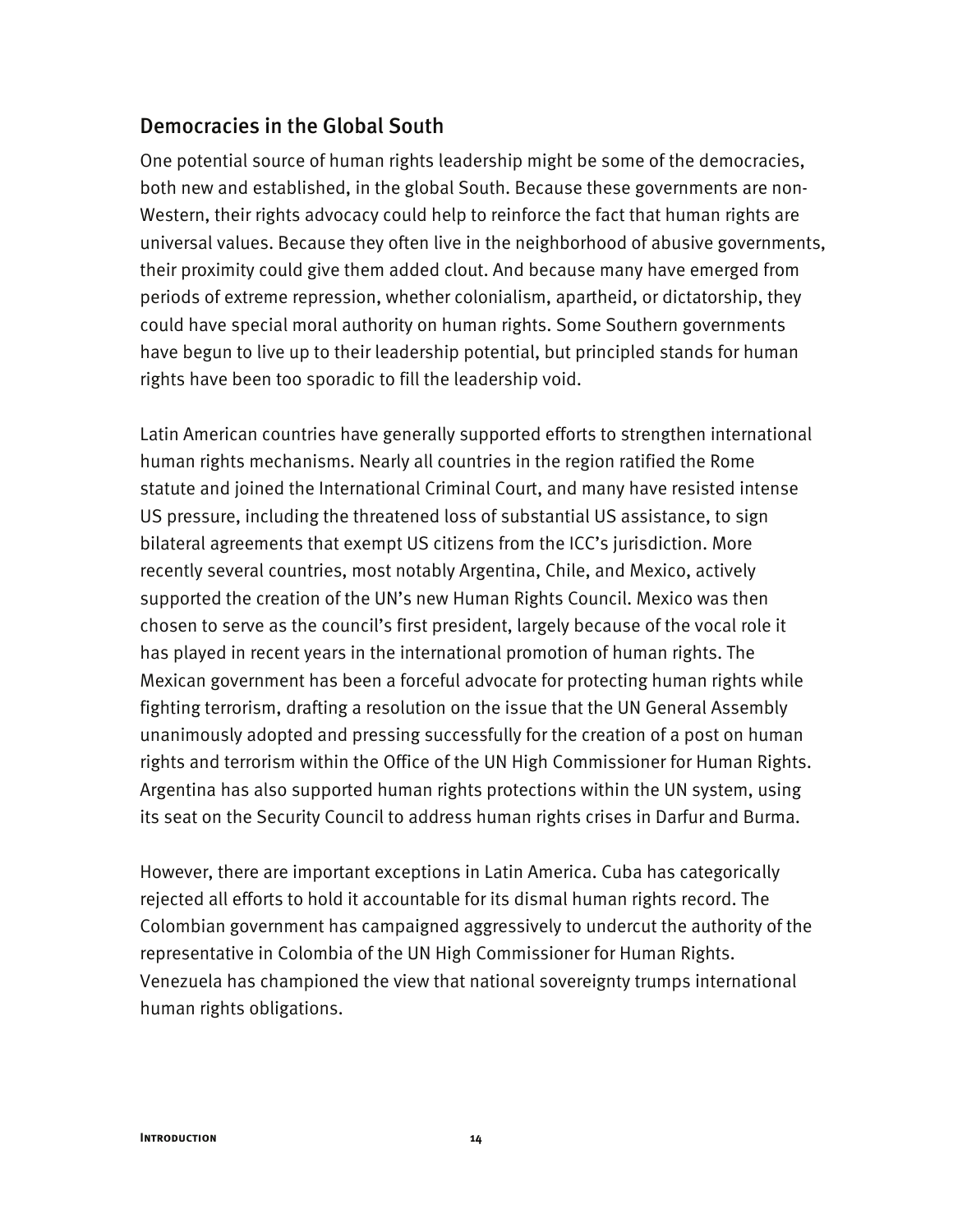Positive developments in Africa include Liberian President Ellen Johnson Sirleaf's call for the surrender for trial on charges of war crimes and crimes against humanity of former Liberian President Charles Taylor, to which Nigeria's President Olusegun Obasanjo ultimately acquiesced; and Senegal's President Abdoulaye Wade's belated agreement, at the request of the African Union, to begin moving toward prosecution for systematic torture of former Chadian President Hissène Habré. The African Union—an institution built on a commitment to democracy, human rights, and the rule of law—has also played an important role in Darfur, although its protection force of 7,000 was inadequate to the task without UN help which Khartoum has blocked. In addition, in June the African Peer Review Mechanism of the New Economic Partnership for Africa completed a report that was surprisingly critical of several aspects of Rwanda's poor human rights record—the beginning of what is supposed to be regular African commentary on African human rights problems. Ghana's human rights record has also been reviewed.

In Asia, South Korea has emerged as a consistent supporter of human rights efforts, so long as they are not directed toward North Korea, where Seoul seems more interested in averting a governmental collapse than precluding crushing repression of the North Korean people. Even there, in a significant shift, Seoul voted in November in favor of a UN General Assembly resolution on human rights in North Korea.

However, these governmental efforts on behalf of human rights remain the exception rather than the rule. At the Human Rights Council, an outdated sense of regional loyalty led several African and Asian governments that are ostensibly committed to human rights—Ghana, Mali, Senegal, South Africa, as well as India and Indonesia to allow their positions to be dictated by the likes of Algeria and Pakistan.

India, the world's largest democracy and a potential leader, remains mired in a Cold War-era antipathy to the promotion of human rights abroad. It has not forcefully condemned Burma's dismal human rights record. It went so far, during a summit with China in November, to order Tibetan refugees not to publicly protest on pain of deportation. However, on the positive side, India overcame its longstanding allergy to outside involvement in South Asia and supported the deployment of a successful UN human rights monitoring mission which helped halt Nepal's slide toward disaster.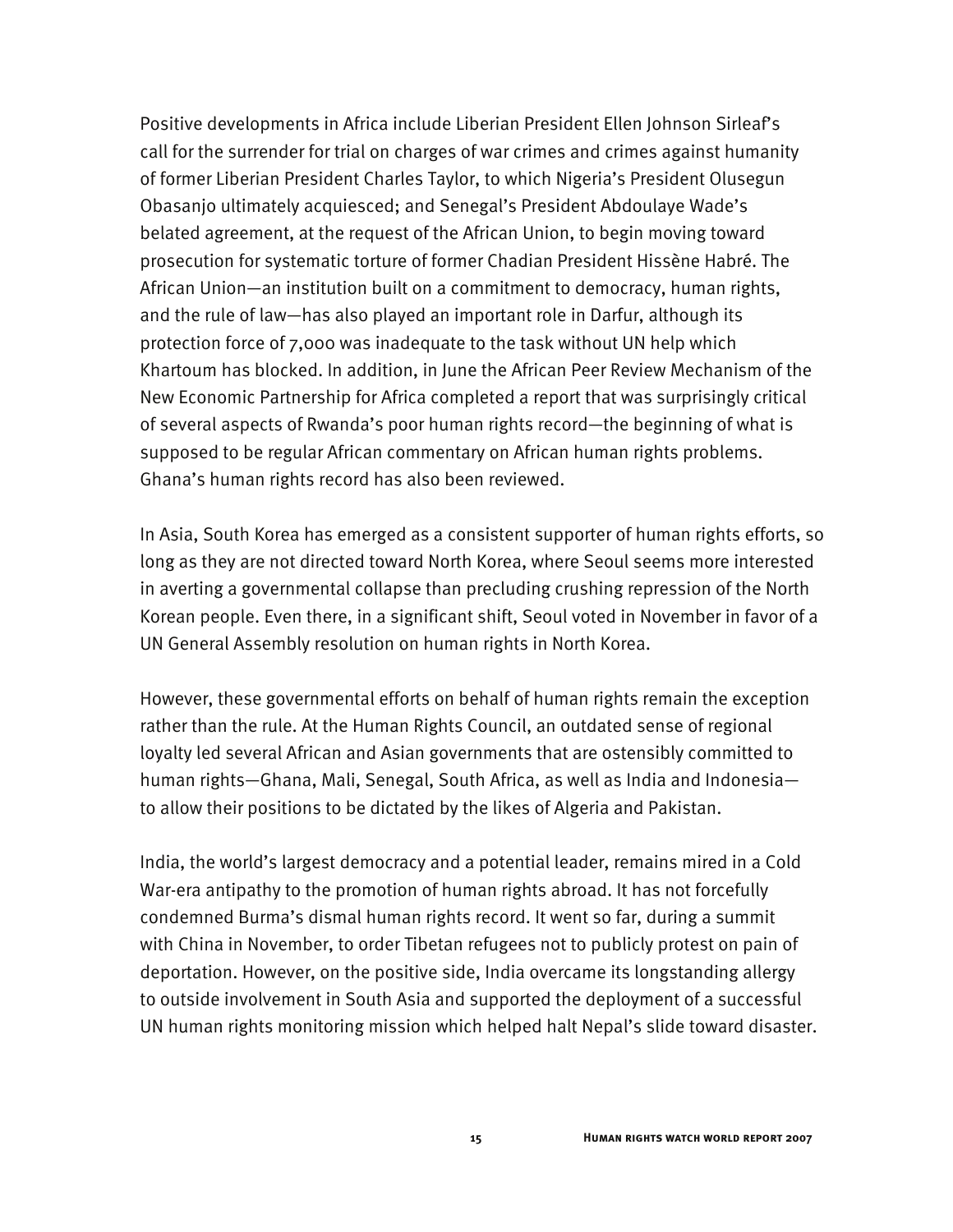South Africa, having seemingly forgotten that it was the beneficiary of strong public campaigns against apartheid, continues to insist that only quiet diplomacy is appropriate for addressing Robert Mugabe's devastation of Zimbabwe's people. Mugabe himself was a strong opponent of apartheid, but South African President Thebo Mbeki seems to be putting respect for his former political ally ahead of respect for the human rights principles they fought for.

In sum, while democracies of the global South should be key partners in protecting human rights, they have yet to show themselves ready to fill the leadership void.

## The European Union

With the United States having largely disqualified itself from human rights promotion, China and Russia effectively undermining the effort, and the global South not yet bearing its share of the burden, it is imperative that the European Union rise to the occasion and assume a leadership role. After all, the EU is the world's leading collection of democracies, founded on a commitment to human rights and the rule of law. Yet the sad truth is that the EU is nowhere near picking up the leadership mantle. All too often, when the EU musters a statement about a human rights problem, it is delivered by a Brussels bureaucrat or takes the form of a written EU Presidency press release rather than a forceful public pronouncement by a head of state or foreign minister. Such statements are rarely followed by firm action or pressure to protect human rights. Due in part to structural problems and in part to a lack of political will, the EU's underperformance on human rights has left a gaping leadership hole.

The EU role at the UN Human Rights Council illustrates the problem. The United States did not even seek election to the council, a decision apparently based in large part on fear that it would lose. Much of the burden for making the new council live up to its ideals thus rests on the EU and its closest partners—governments like Australia, Canada, New Zealand, Norway, and Switzerland.

The council is evenly divided between traditional supporters and opponents of human rights enforcement, with several democracies in Asia and Africa holding the swing votes. By working with Latin American governments to join forces with these undecided voters, European governments could muster a working majority to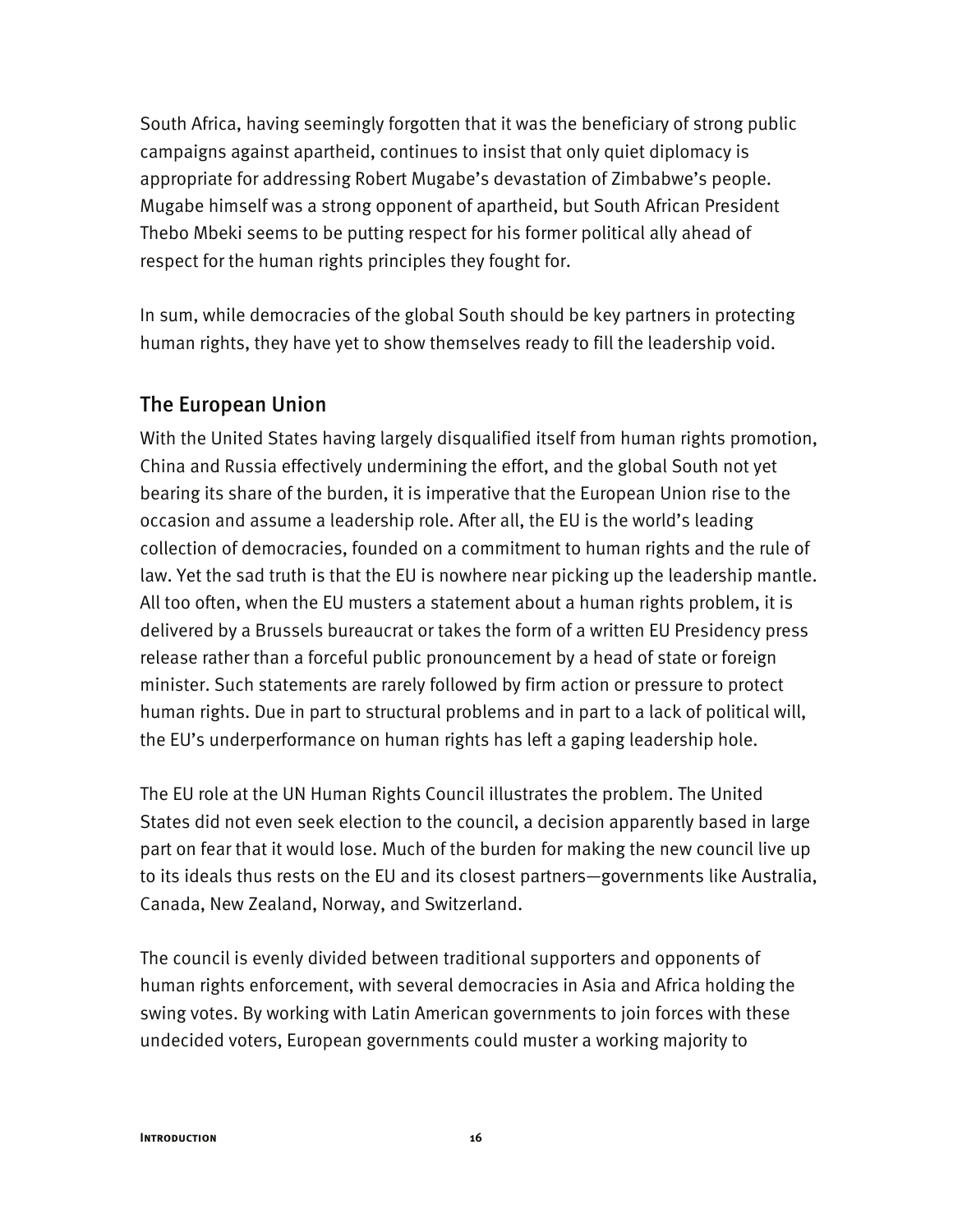address such problems as the crimes against humanity in Darfur, the Uzbek government's murderous impunity, and Sri Lanka's reviving civil war. But the sad truth is that the spoilers—the abusive governments that, despite pledges to the contrary, seem to have joined the council to undermine it—have run circles around the Europeans and their allies. In a seeming daze, the supporters of human rights offered mainly defeatism and feeble excuses.

The EU and other governmental supporters of human rights never put forward a compelling vision for the council's treatment of abusive governments. They never did the needed outreach and lobbying to dissuade swing voters from following their spoiler-led regional blocs rather than their own stated human rights principles. They never called for a special session on Darfur or the deteriorating situation in Sri Lanka to expand the spoilers' fixation on Israel. Many supporters went so far as to take up the spoilers' refrain, "cooperation, not condemnation," as if the threat of condemnation for gross abuses had nothing to do with securing governmental cooperation in overcoming them. For these and other reasons, the council left an awful first impression.

### *Making Decisions*

The EU's clumsiness can be attributed in part to its cumbersome decision-making process. The need to cobble together a consensus among its 25 members (due to be 27 when this appears in print) tends to yield delays and a lowest-commondenominator position. It takes only one government with deeply felt parochial interests—Cyprus on Turkey, Germany on Russia, France on Tunisia—to block an effective EU position.

For example, Germany's new *Ostpolitik* is undermining a strong EU human rights position on Central Asia. In November 2006 Germany succeeded in its aggressive push to ease even the modest sanctions imposed on Uzbekistan following the Andijan massacre of May 2005 even though the Uzbek government took no meaningful steps to meet the conditions originally set for lifting the sanctions. Rather than allow an independent investigation into the massacre, as required, Uzbekistan has offered only "dialogue" and an "expert seminar" on Andijan. Meanwhile, its crackdown on those who dare to voice their dissent has been ruthless,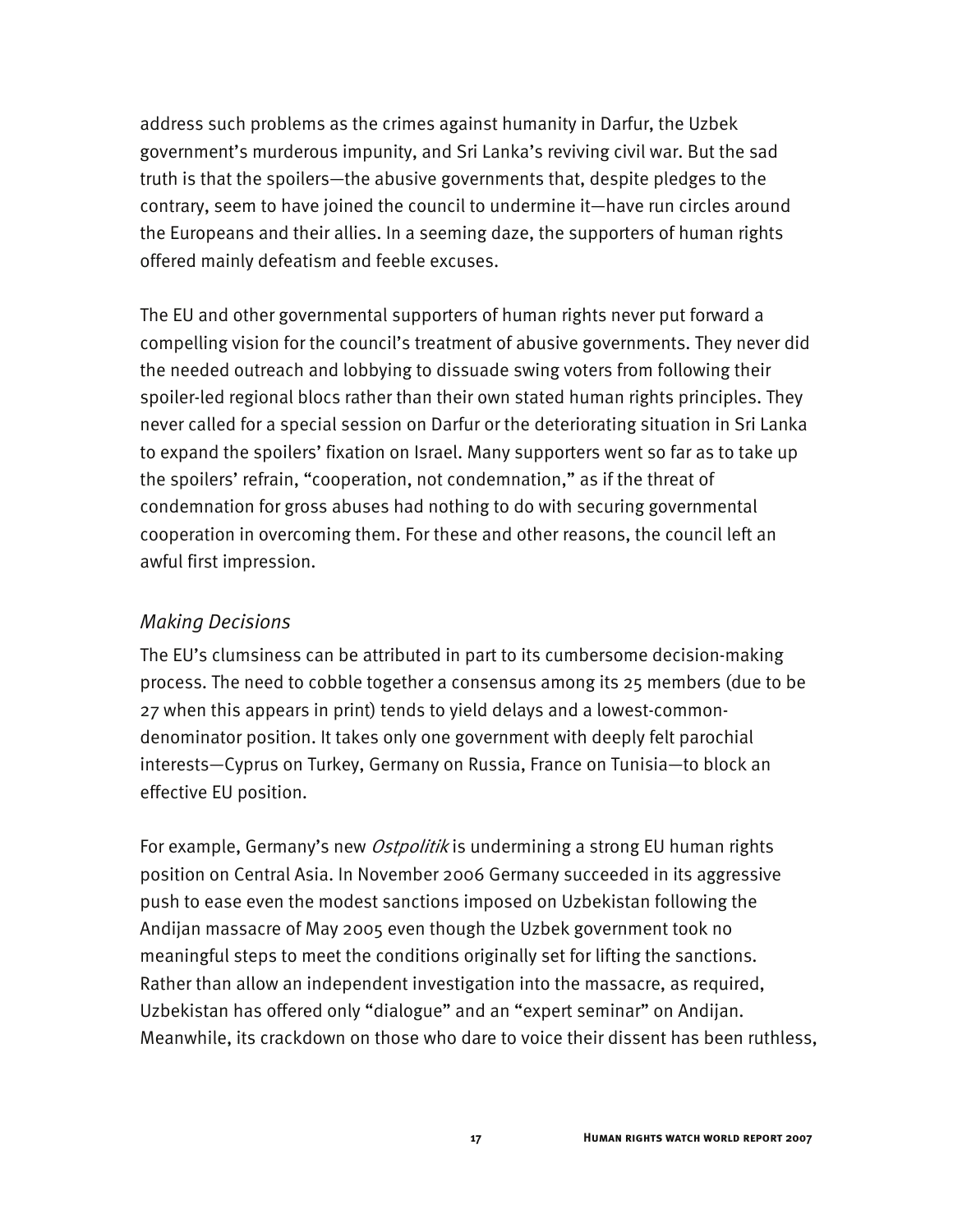with a dozen human rights defenders convicted and imprisoned on politically motivated charges in 2006 alone.

To support its stance toward Uzbekistan, a country with huge gas reserves and a useful airbase to German troops in Afghanistan, Germany has argued that sanctions had failed to produce positive results—despite Germany having done everything in its power to undermine the sanctions from the moment of their adoption. The EU travel ban on high-ranking Uzbek government officials had barely been announced when Berlin permitted entry into Germany for medical treatment one of the architects of the Andijan massacre—former Uzbek Interior Minister Zokir Almatov—who topped the EU's travel-ban list. When several of his victims' families sought his prosecution at great personal risk, the German federal prosecutor refused to arrest him and would not even open a criminal investigation. Nothing that Uzbekistan has done justifies Germany's capitulationist approach, yet Germany seems to be dragging the EU along, despite resistance from a sizeable group of member-states.

Germany has also taken the lead in presenting a weak EU position on Kazakhstan by lending unequivocal support to the country's bid to chair the Organization for Security and Cooperation in Europe in 2009, rather than using Kazakh President Nursultan Nazarbaev's desire for the leadership post as an opportunity to press for long-overdue, concrete reforms.

Similarly in Nepal, following the February 2005 royal coup, the Nordic governments wanted to condemn the coup forcefully and stop the military government from using EU aid. While Denmark in particular played a positive role, other EU governments, including France and Germany, weakened the EU consensus. Britain also pursued an independent, at times accommodationist policy, citing a historic relationship with Nepal. The result was that in the immediate aftermath of the coup the EU adopted a less than vigorous stance that left Nepali civil society feeling unsupported and discouraged.

The EU's tilt toward the lowest common denominator reflects a preference for unity over effectiveness. Achieving a common position is understandably important for building a community of European nations. In addition, by banding together, EU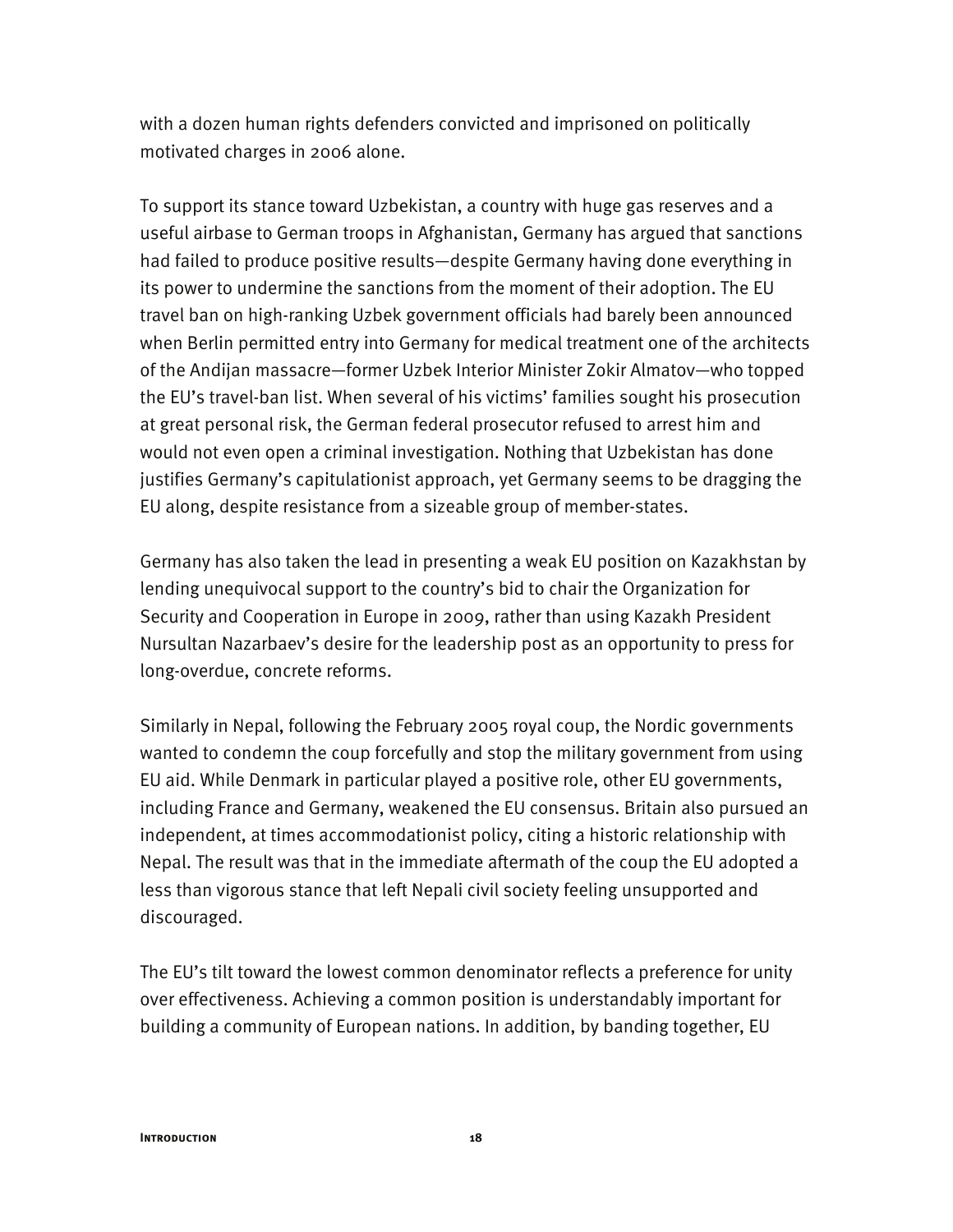governments have more clout, and face less risk of retaliation, than if they proceed individually. But if the EU never acts beyond the wishes of its most reluctant member, it will most often end up doing little or nothing. Some more nimble and reasonable decisional process is needed. One option would be to allow a supermajority rather than unanimity to achieve a common foreign policy. But that would require each EU government giving up its prized veto over EU action and the sovereign prerogative that it implies. Yet the status quo also exacts a high price in terms of the repressed people of the world whose pleas for help the EU leaves unanswered.

Even within the requirement of unanimity, improvements are possible. For one, at the Human Rights Council, the EU seems to demand a consensus at an absurdly petty level. Rather than signing off on a strategy and having faith in EU representatives to pursue it wisely, EU members insist on signing off on each proposed resolution word by word. This micromanagement makes it impossible for the EU to respond effectively to changing circumstances or to engage in the quick diplomatic give-and-take needed to build majority alliances.

When human rights are at stake, the EU could also treat its common position as a floor rather than a ceiling. It is appropriate to insist that no government do less than the common EU position on key human rights issues, but why should no government—or group of governments—do more? There is no formal bar, and occasionally it happens, for example with respect to treaties on the International Criminal Court, anti-personnel landmines, and enforced disappearances. Denmark even suggested this approach with respect to Darfur. But too often EU governments use the lack of a strong common position to justify the lack of a strong national one. That may make sense on, say, a tax or trade issue, but to preclude national action for human rights, or action by a group of nations, beyond a minimal consensus is callous—a prioritization of the collective over the effective. It suggests that the EU, despite its ideals, despite its lofty pledges, has ultimately decided that a weak uniform defense of human rights is more important than a vigorous varied one.

One welcome exception to the unanimity rule was the decision in November 2006 by 14 EU member-states to co-sponsor a resolution on Uzbekistan at the UN General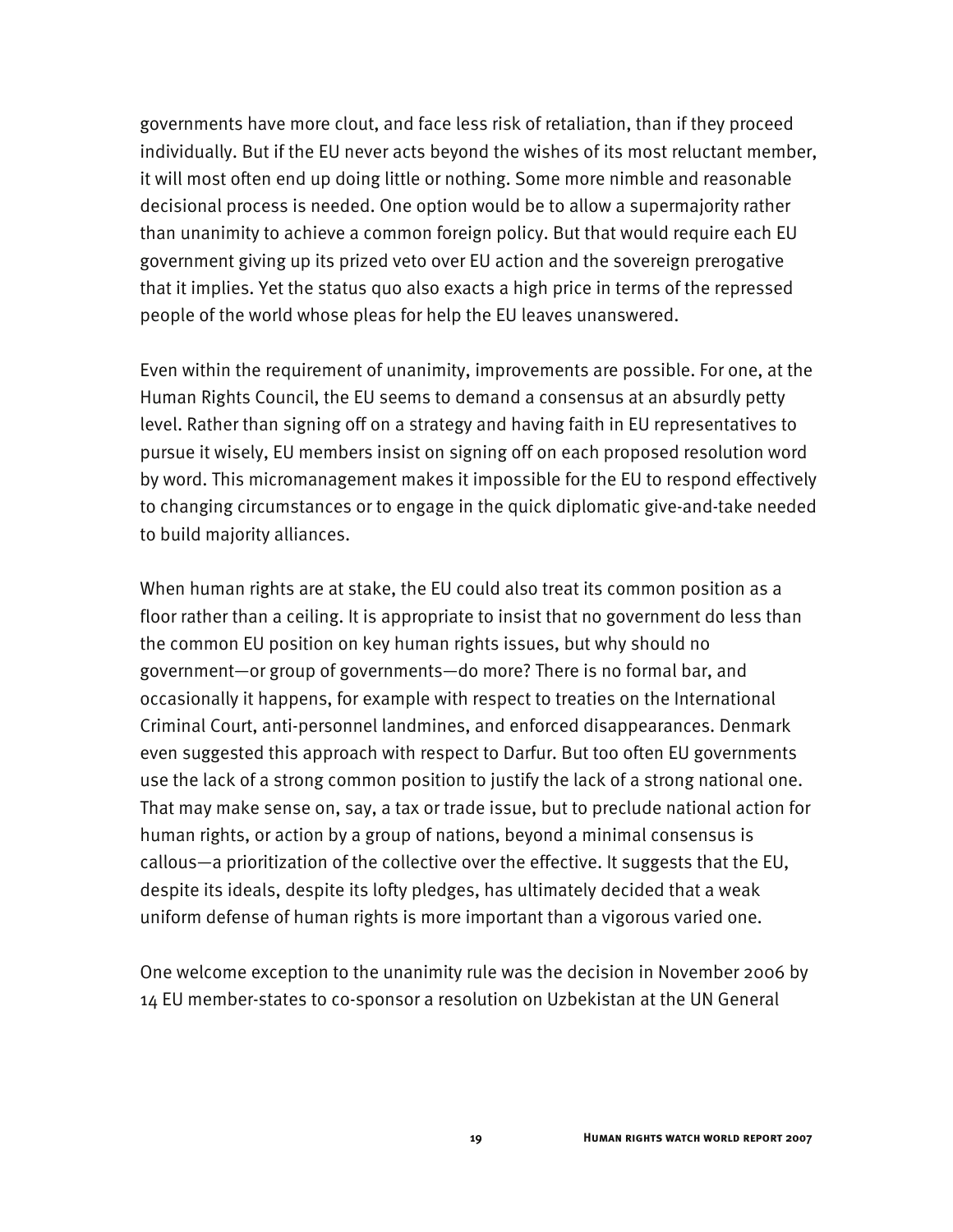Assembly after attempts to reach an agreement among all 25 failed. More such initiatives are needed.

Our aim is not to return to a pre-EU era of 25 separate foreign policies. There is strength in numbers. The relative weakness of the European presence in Afghanistan where many governments pursue their own bilateral projects without the leverage and reinforcement that would come from a more coordinated approach—highlights the costs of such disarray. Although the EU mission in Kabul is well informed, its memberstates hardly use it. As a result, Germany's police reform was not coordinated with Italy's judicial reform (the latter ended in 2006). Governments with provincial reconstruction teams do not synchronize their development work. EU participants in NATO's military operations impose their own bilateral restrictions—German troops will not directly engage insurgents to protect civilians, British troops will not take action against drug runners even if they are supporting the insurgency, Dutch troops are reluctant to hold detainees—that stymie efforts to provide a secure environment for the Afghan people. Yet there are times when strong action by few would be better than weak or no action by many.

Even when a common position is reached, the EU's insistence on speaking and working almost exclusively through its "presidency" often undermines its clout. At the Human Rights Council, the tradition of the EU speaking once through its presidency, rather than allowing member governments to chime in to second the common position, leaves spoiler nations who have learned the value of repetition to dominate the debate.

More fundamentally, it is difficult to imagine a less effective way to maintain continuity or build expertise than the EU's rotating blur of six-month leaders. Sometimes, as in the case of Finland's presidency during the critical first six months of the Human Rights Council, the government seems to be in over its head and to view its job as consensus-forging rather than leadership. Other times, better resourced governments take the reins, but even they must squeeze an agenda into an abbreviated six-month period. The tradition of the incoming presidency as well as the European Council and Commission maintaining a role in a presidential "troika" mitigates this self-imposed handicap somewhat, but not nearly enough. Leadership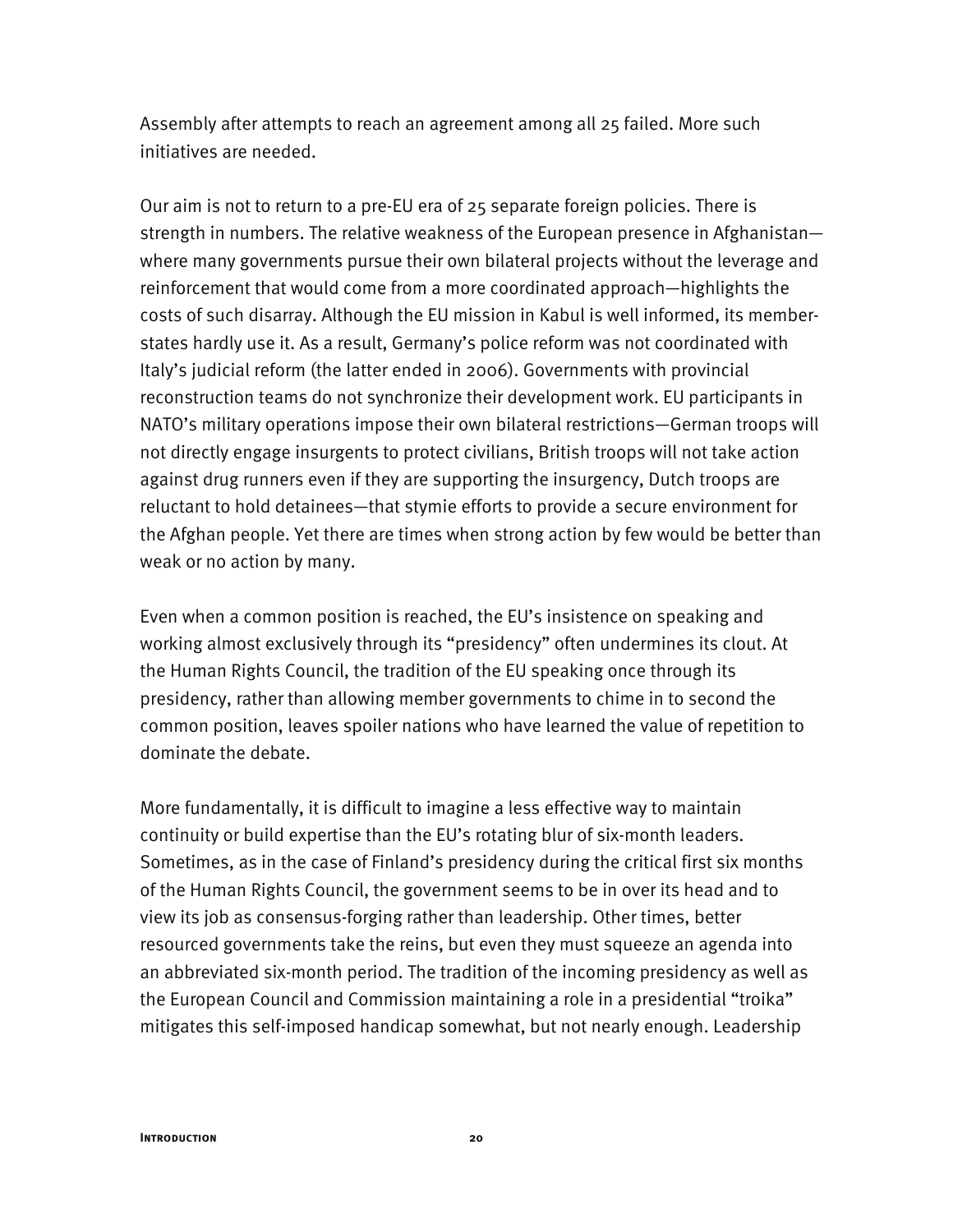rotation reaffirms the equality of all EU members, but the refusal to assign long-term responsibility to governments—thus undercutting the possibility of their developing expertise and long-term strategies—is a recipe for dysfunction. In some cases, such as negotiations with Iran over its nuclear program, the EU has taken steps to overcome this disability by appointing a permanent strong troika of Britain, France, and Germany to represent the EU. But similar steps have not been taken with respect to important human rights issues.

To overcome this liability, the EU should recognize that its diverse membership could be an asset rather than a procedural problem. Its 25 members have a diversity of experiences and relations with the rest of the world which could be harnessed through long-term "troikas of expertise" or "troikas of effectiveness" rather than rotating "troikas of the recently arrived." The EU's clout would be greatly enhanced if, rather than sending a new generation of fresh faces every six months, the same three governments kept showing up at a trouble spot year after year, representing a continuity of concern and a determination to follow through.

EU effectiveness on human rights is also hampered by a lack of transparency. The promotion of human rights will often bump up against other governmental interests. Developing and pursuing a human rights strategy in the back room makes it difficult for the public to know how the EU resolves such clashes—particularly since so many key decisions are taken in Brussels rather than national capitals, and so few involve open parliamentary debate. Governments may find it convenient to avoid embarrassing public scrutiny, but the consequences are felt in the EU's weak human rights commitments and mediocre performance.

These procedural failings cannot fully explain the EU's failure of leadership on human rights. Much of the problem is due to a simple lack of political will. Promoting human rights can be costly and difficult, and many governments do not want to bother—at least beyond lip service. But whether procedure or commitment is to blame, the EU's credibility as a principled promoter of human rights is at stake.

To examine EU leadership on human rights in more detail, it is useful to look at its response to several sets of challenges: the major powers of China, Russia, and the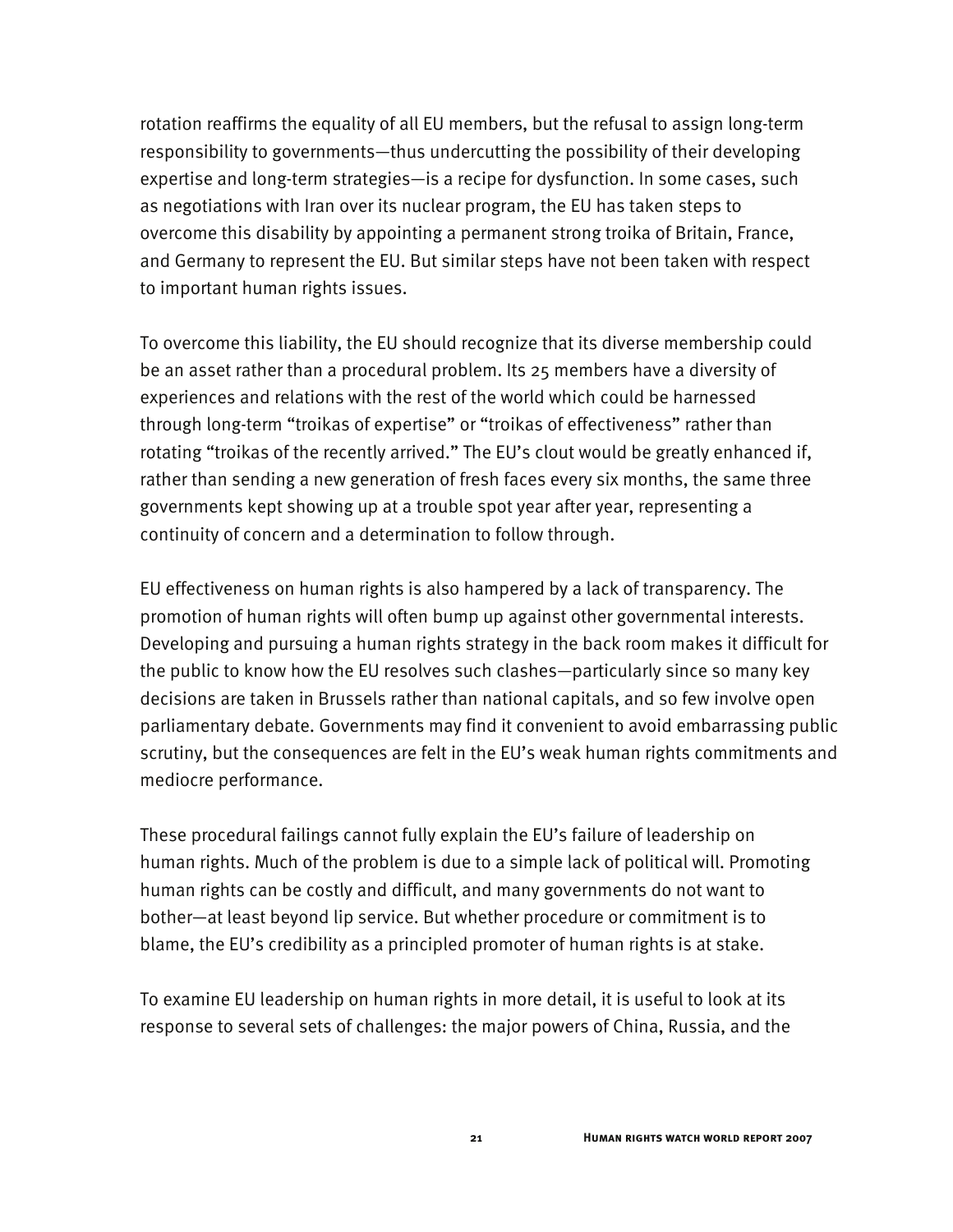United States; crises such as Darfur; other human rights problems; and human rights issues within the EU itself.

## *On China*

With respect to China, the EU has steadily muted its human rights critique, relegating most public comments to bland written statements that are easily ignored. The EU maintains a periodic human rights "dialogue" with China, but mid-level officials carry it out, headed each time by a representative of a new presidency, with no apparent benchmarks to measure progress from meeting to meeting, and no tangible results. By contrast, Beijing has developed a team of dialogue specialists to deflect criticism and obstruct any impetus for reform. As a result, dialogue remains ensconced in the foreign ministry without the public airing that might jeopardize China's reputation and spur change.

The dialogue's insignificance was highlighted at the time of the most recent EU-China summit, held in Helsinki in September 2006, with Chinese Prime Minister Wen Jiabao in attendance. On behalf of the EU presidency, Finland's ambassador to Beijing, Antti Kuosmanen, stated that human rights would "not be a dominant point" at the summit and that human rights were a "sensitive and delicate issue ... because we are dealing with values." In a stroke, the EU relegated universal human rights standards to the realm of subjectivity. Predictably, business and security issues dominated the agenda, as they did during Wen's later visits with British Prime Minister Tony Blair and German Chancellor Angela Merkel, as well as French President Jacques Chirac's subsequent visit to Beijing.

Similarly, in October the EU's External Relations Commissioner Benita Ferrero-Waldner and Trade Commissioner Peter Mandelson urged a "comprehensive reframing" of the EU's relations with China but never mentioned human rights. Their proposal could be summed up as putting profits ahead of principles.

One area where this lack of pressure on human rights has been felt is internet freedom. With no help from the EU (or, for that matter, the United States) to resist Chinese pressure, internet companies have engaged in a race to the bottom, doing the Chinese government's dirty work as web censors.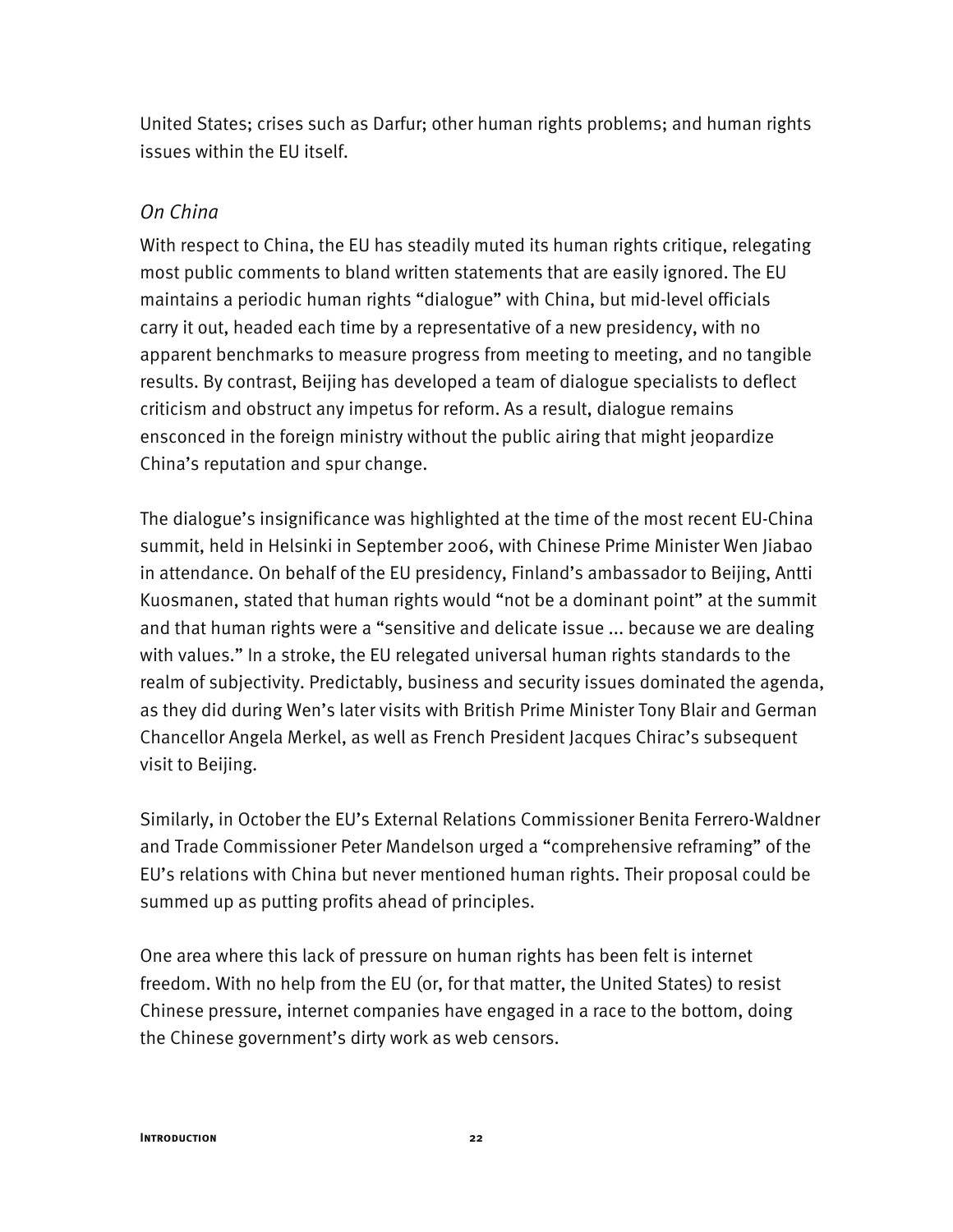There have been a few bright spots in EU-China relations on human rights. German Chancellor Merkel, in Beijing for her first summit with Chinese leaders, took time out to meet with Chinese activists addressing the problems and unrest of the countryside. Despite Chinese lobbying, the EU resisted lifting its arms embargo on China imposed after the bloody crackdown in Tiananmen Square in 1989—a rare case in which the consensus rules facilitated a strong human rights position because the embargo, originally imposed without an end date, requires a common position to lift. But with China eager to have the embargo ended before the 2008 Olympic Games, the EU still has not articulated the conditions that must be met—such as a transparent and credible investigation into the Tiananmen killings—and thus has squandered a potential source of influence.

#### *On Russia*

EU policy toward Russia is dominated by Germany, which will assume the EU presidency in the first half of 2007. Berlin's new Ostpolitik reflects an apparent determination to engage at any cost, with no strings attached. As Russia's most important and respected interlocutor, the German government squanders its influence by seeming to assume that achieving energy security—a major European priority—is incompatible with challenging Russia's disturbing human rights record. German reluctance to engage critically with the Russian government may also be influenced by feelings of guilt due to the millions of Russians who died because of the German invasion of World War II, although why today's victims of Russian oppression should suffer because of their ancestors' plight is never explained. The EU has held semi-annual human rights "consultations" with Russia, also at a low diplomatic level, but human rights have not featured prominently on the broader EU-Russia agenda. As with China, the EU periodically responds to individual cases or events such as the new Russian law on NGOs, but human rights rarely enter the public discourse of senior officials. Atrocities in Chechnya have essentially been forgotten, with no public demands for accountability or even a word on the fate of the "disappeared."

As during her trip to China, German Chancellor Merkel made a point of visiting Russian human rights defenders at the time of her first summit with President Putin. She has also spoken about the importance of human rights and the rule of law in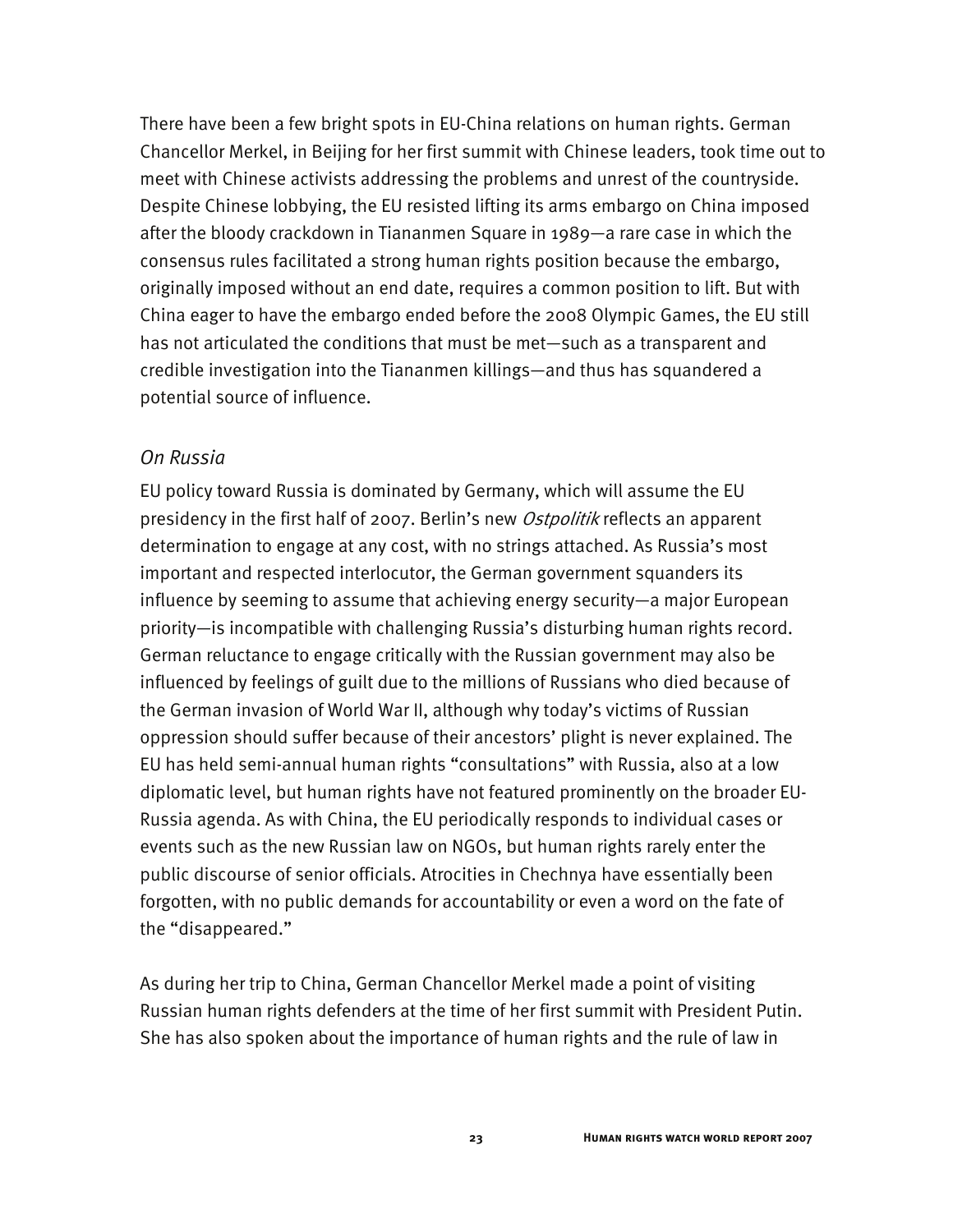Russia. But no other European leader matched her statements or gestures, and they were not reflected in any common EU position. France's President Chirac even awarded Putin the Grand Cross of the Legion of Honor. By contrast, on four occasions in 2006, the European Court of Human Rights found Russia responsible for violating the right to life because of the role of Russian troops and their proxies in the forced disappearance of people in Chechnya. European leaders are missing an enormous opportunity presented by these court rulings to press Russia to curb abuses and end impunity.

#### *On the United States*

As for the United States, the EU has a mixed record. US detainee operations in Europe made European governments complicit in torture, arbitrary detention, and forced disappearance. Evidence suggests that Poland and Romania allowed the secret detention of "disappeared" suspects on their soil. While the US Congress did nothing to investigate these operations, the European Parliament launched an inquiry. The temporary parliamentary committee (TDIP) found it "utterly implausible" that these activities could have occurred without the knowledge of European intelligence or security services. It found similar official complicity in the apprehension of suspects on European soil and their rendition to governments that systematically torture, while also finding the US Central Intelligence Agency "clearly responsible." But Poland has stonewalled in the face of revelations of its complicity, refusing to cooperate with various investigations into the secret detention centers.

An Italian court, by contrast, has been more vigorous, issuing arrest warrants for CIA agents and their Italian accomplices who were allegedly responsible for the 2003 abduction of Osama Mustafa Hassan Nasr, known as Abu Omar, and his rendition to torture in Egypt. In November, in what it described as a "natural rotation," the new government of Prime Minister Romano Prodi replaced the head of the military intelligence services SISMI, who is under investigation for his role in the abduction. But the real test for Italy will be whether the government forwards the court's extradition requests to the United States, and whether it releases information regarding its possible prior knowledge of the kidnapping.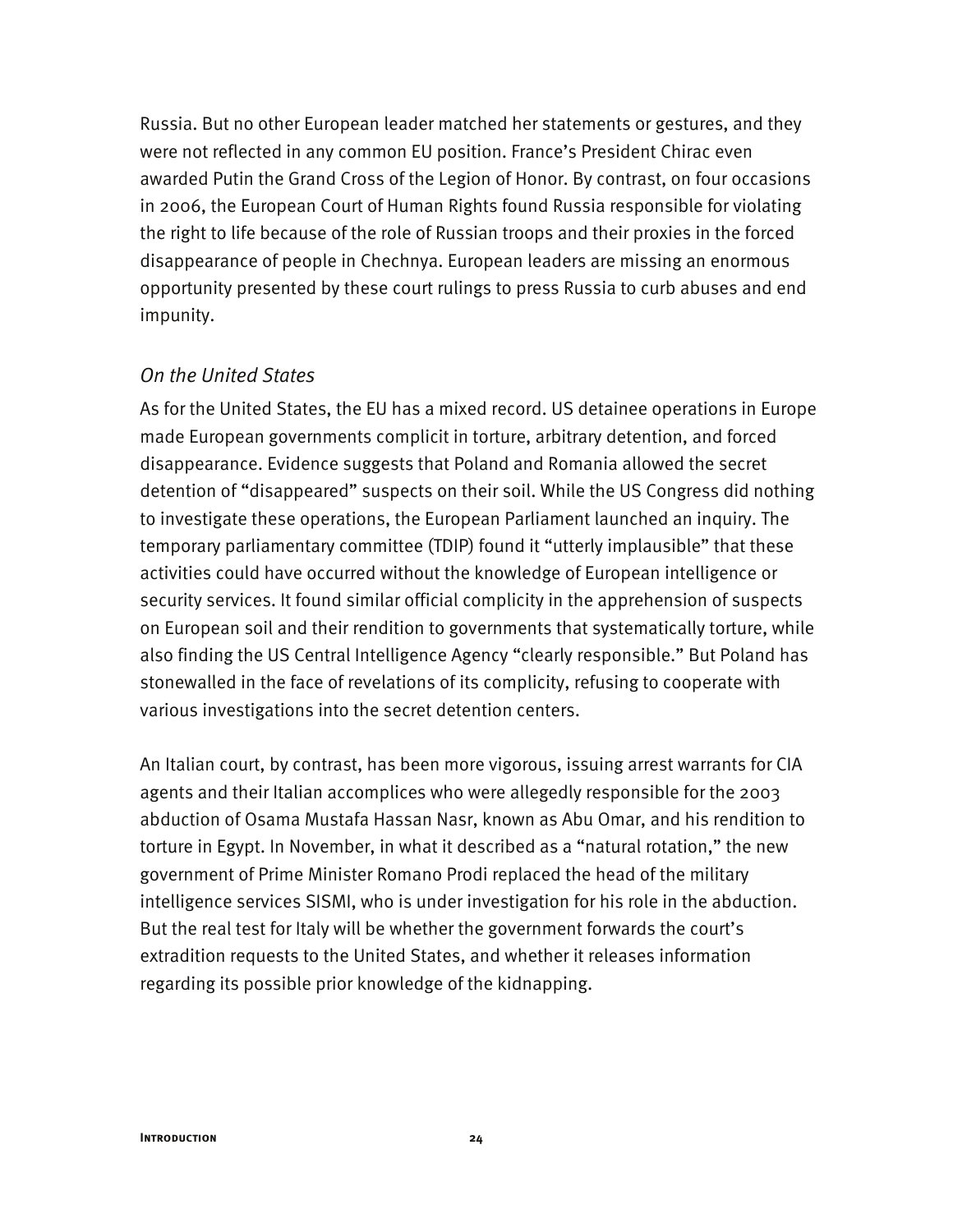As for US conduct outside of Europe, the EU has not offered any high-level public comment on the findings of the UN Committee against Torture about US complicity in torture and other abusive interrogation. And it took the EU years—not until the EU-US summit in June 2006—to call collectively for the closure of the US detention facility at Guantanamo Bay. That appeal was preceded by similar ones from Britain, Germany, and Spain. Yet the EU has refused to make the humanitarian gesture of taking in Guantanamo detainees whom the US is willing to release but who cannot be returned to their native lands for fear that they might be tortured there. It was only non-EU member Albania that ultimately agreed to resettle five Uighur detainees who were freed from Guantanamo but could not safely be returned to China, as well as allowing Egyptian, Algerian, and Uzbek detainees.

#### *On Darfur*

In addressing the enormous crisis in Darfur, the EU likes to trumpet the funds it has sent to support the underequipped and understaffed African Union force (AMIS). However, it has done little to persuade Khartoum to accept the better equipped and staffed UN protection force that the UN Security Council approved in August. The EU imposed an arms embargo on Sudan during the north-south civil war, but has done nothing to enforce the embargo since the Darfur conflict began. Preferring engagement, EU members have resisted freezing assets and banning travel for senior Sudanese officials responsible for the Darfur slaughters. Far from matching US trade sanctions toward Sudan, the EU has seen its, and particularly France's, trade with Sudan increase sharply. That Khartoum has made no progress in disarming the murderous Janjaweed militias or holding accountable those responsible for atrocities, as the EU and UN have demanded, has done nothing to spur the EU to a more vigorous response.

Part of the problem is that Britain and France, as permanent members of the UN Security Council, have insisted that EU policy on Darfur be set in New York rather than Brussels. To its credit, the EU—especially Germany and France—played the key role in the Security Council's establishment of a commission of inquiry to examine atrocities in Darfur and the later referral of Darfur to the International Criminal Court. But the important task of achieving justice for victims is no substitute for immediate action to stop today's murder, rape, and forced displacement. As for enlisting others to pressure Khartoum, the EU raised Darfur with China in advance of the China-Africa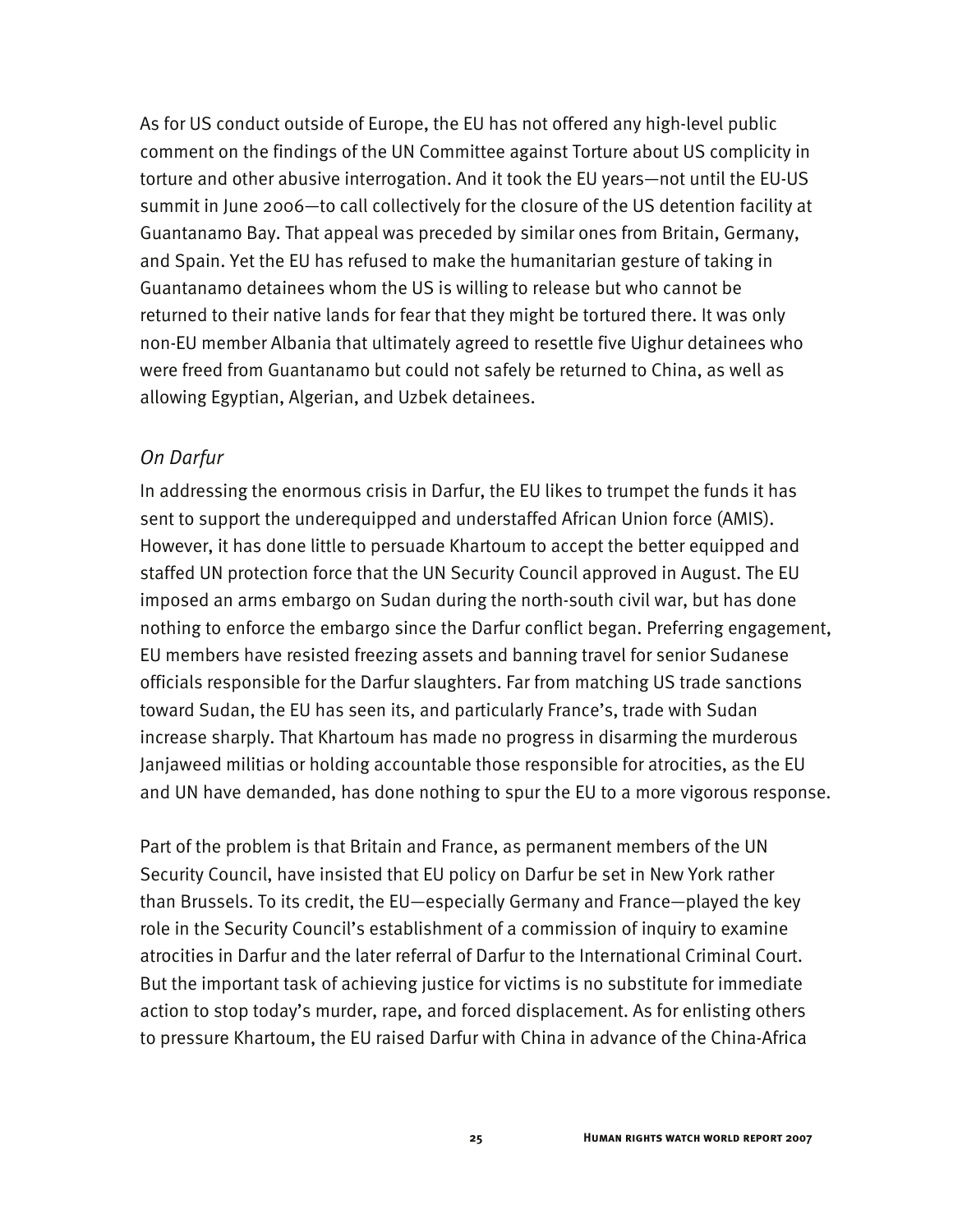summit in November 2006, and German Chancellor Merkel discussed Darfur in her meetings with Chinese and Russian leaders, but the effort to enlist China and Russia in pressing Khartoum to accept a UN protection force and reverse its brutal policies in Darfur has not been sufficiently sustained or intensive to make a difference on the ground, where Khartoum and its Janjaweed proxies persist in attacking civilians with impunity.

#### *On Other Human Rights Issues*

There are many other countries where the EU has dropped the ball on human rights. Sometimes business interests have played an important role.

- In Burma, the EU provides assistance to the democracy movement in exile. It is also a critic of the Burmese government and has imposed limited sanctions. However, several EU members—Britain, France, Germany, the Netherlands have sizeable trade and investment interests in Burma, a disturbing fact given the Burmese military's use of forced labor in many sectors of the economy. At a time when Burma's neighbors have become outspoken critics, many powerful EU states are relatively passive. EU countries even saw fit to invite the Burmese foreign minister to the Asia-Europe (ASEM) summit in September.
- In Thailand, the EU responded firmly to the military coup in September 2006 that overthrew Prime Minister Thaksin Shinawatra. But during Thaksin's fiveyear tenure, the EU expressed concern only quietly about deteriorating rights conditions—including some 2,500 extrajudicial executions in Thaksin's war on drugs, the suppression of media freedom, abrutal counter-insurgency in the south, and the downgrading of refugee protection. Meanwhile, the EU sought a free trade agreement with Thailand.
- In the Middle East, the EU, which has human rights clauses in its trade and cooperation agreements with most countries, should have played a more active role on human rights. The main exception has been its support for an international investigation into the 2005 car-bombing murder of former Lebanese Prime Minister Rafik Hariri.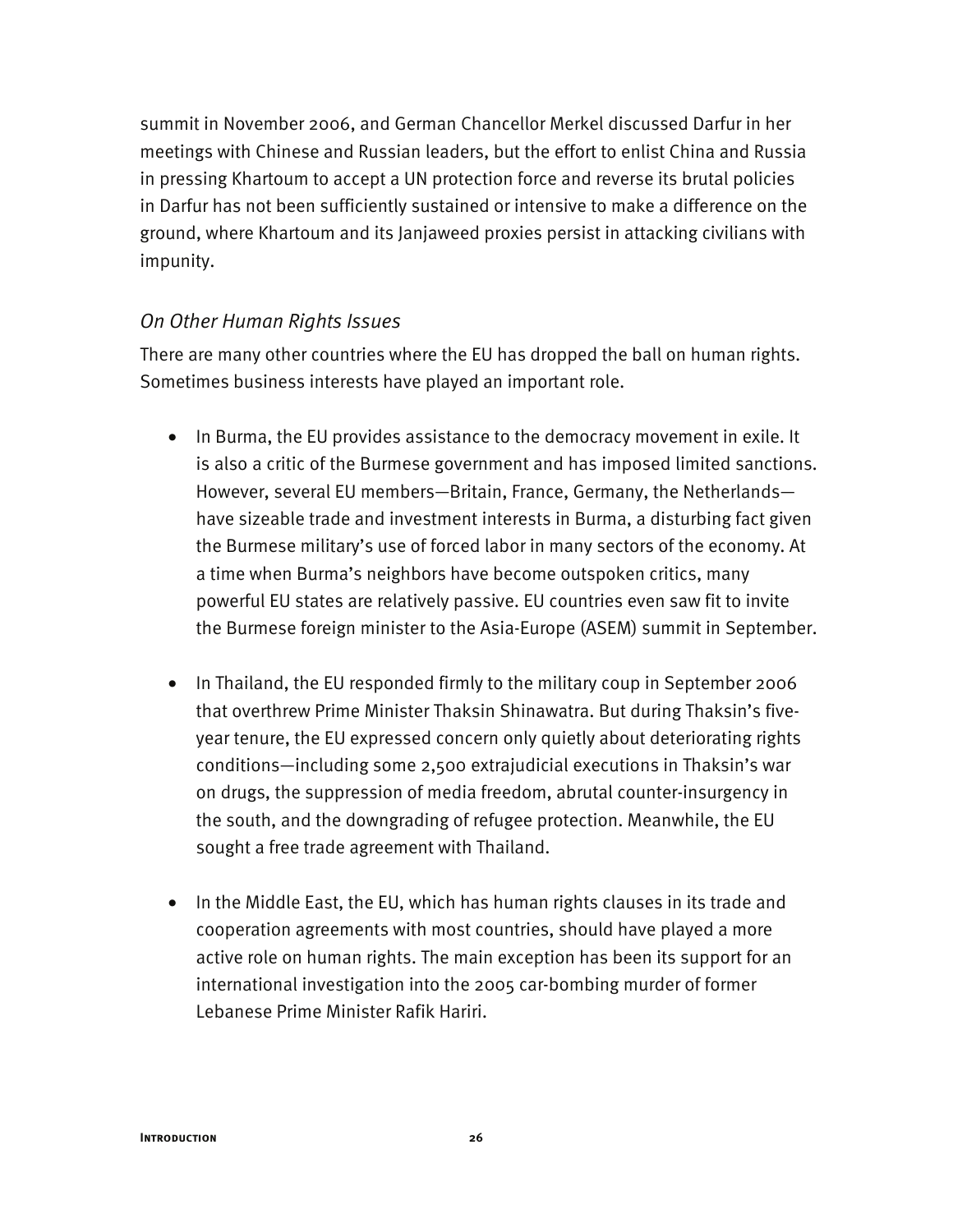- In Ethiopia, the EU strongly protested government abuses in the course of the hotly contested 2005 elections in Ethiopia. It also backed those words with some action, withholding or re-channeling more than US\$375 million in direct multilateral budget support to the Ethiopian government. However, there has been no visible EU follow-up in addressing Ethiopia's continuing major human rights problems such as the repression of political opponents and the beating, rape, and extrajudicial killing of members of the Anuak ethnic group in the Gambella region of Ethiopia.
- The EU played a positive role in pressing Nigeria to surrender former Liberian President Charles Taylor for trial before the Special Court for Sierra Leone, based on charges that he committed war crimes and crimes against humanity by supporting the murderous Revolutionary United Front in Sierra Leone. But when the Special Court for Sierra Leone asked that the trial be moved to The Hague because of security concerns associated with Taylor's being held in Freetown—a concern seconded by Liberia—the EU dawdled. The International Criminal Court promptly offered its facilities, and the Netherlands agreed on the condition that another government commit to detain Taylor if convicted. But at a time of potential instability in West Africa, Taylor's transfer was held up for weeks while the EU sought such a government. Britain finally stepped forward.
- The government of Tunisia, intolerant of any entity that criticizes its record, has for years blocked a series of grants that the EU approved to the independent Tunisian Human Rights League, as well as grants that the EU wishes to make to other independent organizations. Yet the EU has failed to publicly protest this ongoing practice except in the mildest terms.

None of this is to deny that sometimes the EU plays a positive role, especially when it comes to fielding operational missions.

• It has played a key part in forging a peace agreement in Aceh and mobilizing a monitoring team, although it has not pressed the Indonesian government to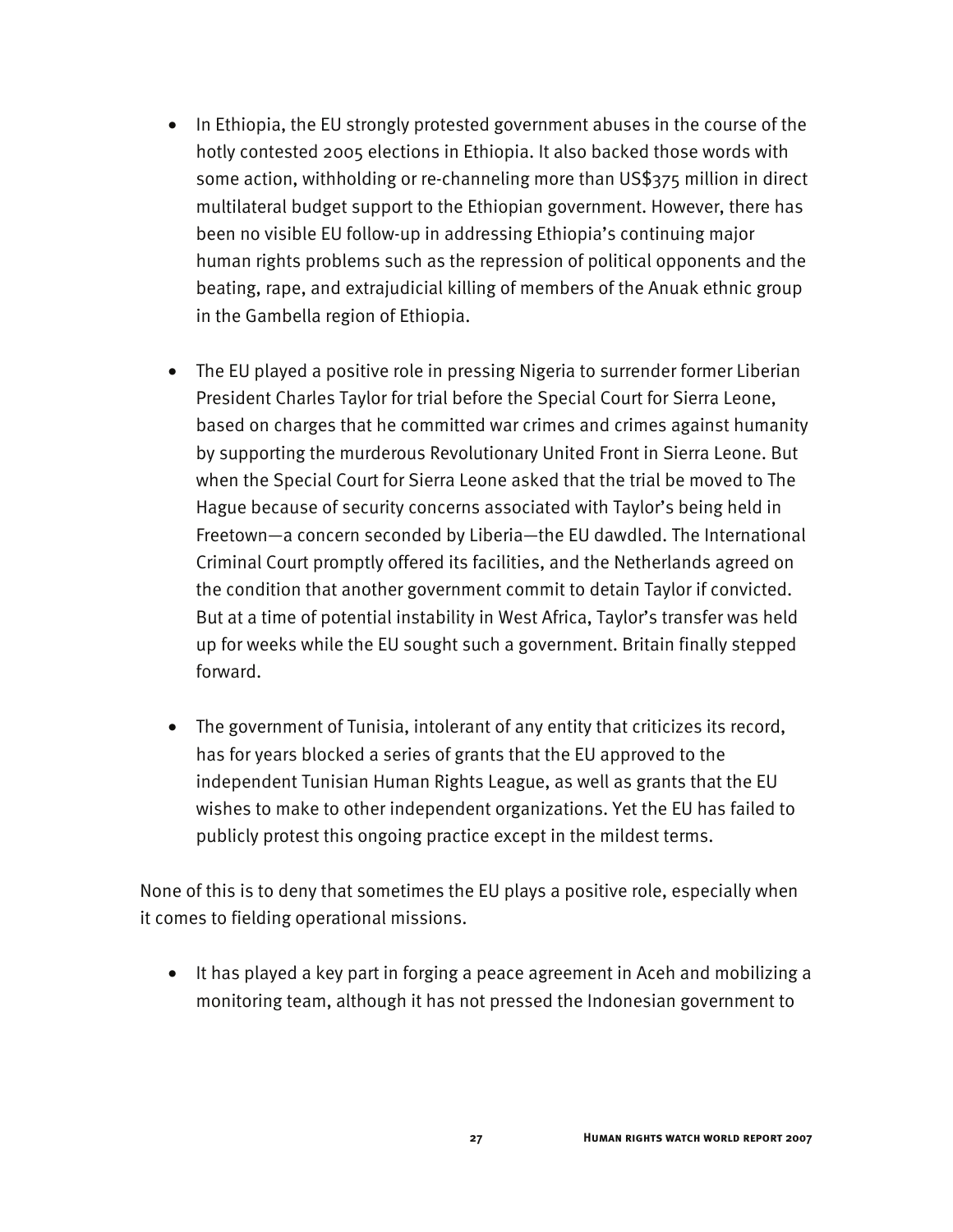leave open the option of bringing those responsible for atrocities during the war to justice.

- A European force sent to the Democratic Republic of Congo in advance of the October 2006 elections provided an important boost to the efforts of the UN peacekeeping force to maintain security, although Germany's insistence on bringing soldiers home for Christmas risked reducing troop strength at a time when political tensions over disputed election results remained high. The risks were underscored by a new revolt in eastern Congo at the end of November 2006.
- In October 2006 a European Parliament committee rejected a proposal put forward by the European Commission for an interim trade agreement with Turkmenistan, stressing that the parliament would approve such an agreement only when "clear, tangible, and sustained progress on the human rights situation is achieved" in Turkmenistan.
- Six thousand EU troops keep the peace in Bosnia, where the EU is expected to take sole responsibility for a scaled-down international civilian presence in mid-2007.
- In Kosovo, the EU is planning to take the lead in the international civilian mission that is expected to deploy in 2007 when the territory's status is determined. Its focus will include justice and policing.

Similarly, the EU can be a strong force for human rights through the accession process, where the requirement of unanimity for action tends to raise the bar for the candidate state—since any EU member can object that the candidate has not done enough to improve its human rights record—rather than stymie the projection of EU influence. That positive influence was felt most forcefully over the past year in the Balkans, notwithstanding Brussels's failure to focus sufficiently on domestic accountability for war crimes in the region. In the recent past, it has been felt in Turkey as well, although the increasing reluctance of several EU governments to admit Turkey on any terms has now undermined much of the power of the stated human rights criteria for accession.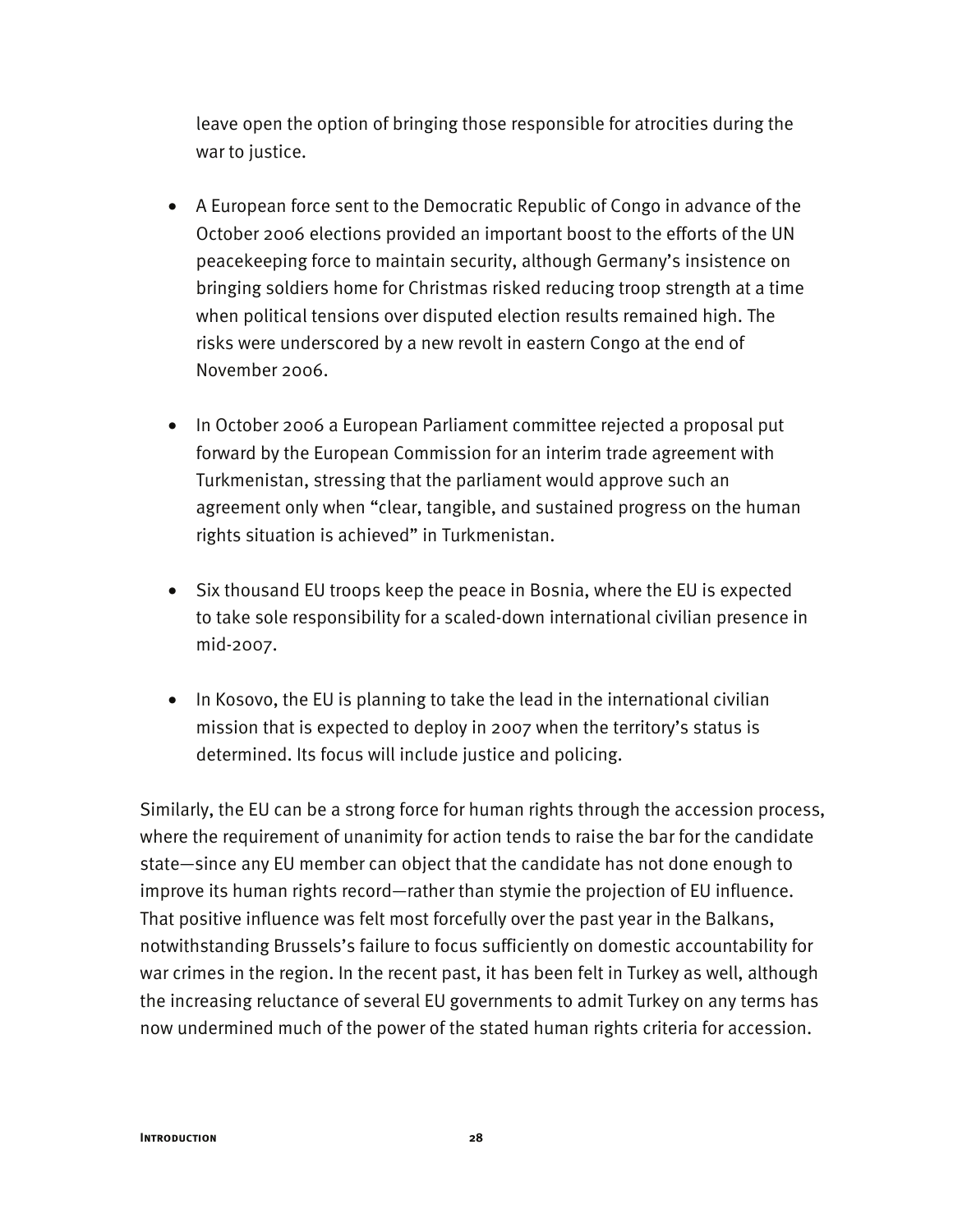But these positive exceptions do not substitute for the lack of policy coherence that handicaps the EU's response to some of the most important human rights challenges of our time. Finding a firmer and more consistent voice on human rights is essential if the EU is to play a much-needed global leadership role.

#### *On Human Rights at Home*

Policy on human rights issues within the EU has been particularly disappointing when it comes to the treatment of migrants and asylum seekers. The EU's determination to stem the flow of migrants at all costs has led it to ignore migrants' rights and narrow their right to seek asylum in Europe from persecution in their homelands. In January 2006, the Asylum Procedures Directive entered into force with its requirement that all member-states turn back asylum seekers from an EU list of "safe countries of origin." Lack of consensus about which countries should figure on the list—many of the proposed ones offer dubious safety—has so far held up implementation, but several member-states already follow their own national lists of safe countries.

In its effort to "internationalize" migration management, the EU has allied itself with repressive regimes such as Libya, a launching pad for thousands of migrants seeking protection and work in Europe. Libya-EU cooperation on migration is onedimensional, focusing exclusively on blocking access to Europe, with little concern for the rights or refugee claims of migrants. On the eastern border, the EU signed a readmission agreement with the Ukraine in October requiring it to readmit thirdcountry nationals seeking protection in the EU, despite continuing concerns about Ukraine's abusive detention practices and barely functioning asylum system. The two-year "grace period" before such returns commence is hardly enough time to set the Ukraine's beleaguered system right. Spain, which in 2006 received the lion's share of arrivals by sea, is pursuing readmission agreements with countries such as Senegal and Mauritania.

Most EU governments appropriately address terrorism offenses through the normal criminal justice system, but their cutting away at procedural guarantees for terrorism suspects risks damaging the entire edifice of the rule of law. The UK passed a law that increased pre-charge detention from  $14$  to 28 days, and is debating whether to try again to increase it to 90 days. The Netherlands, in pending counterterrorism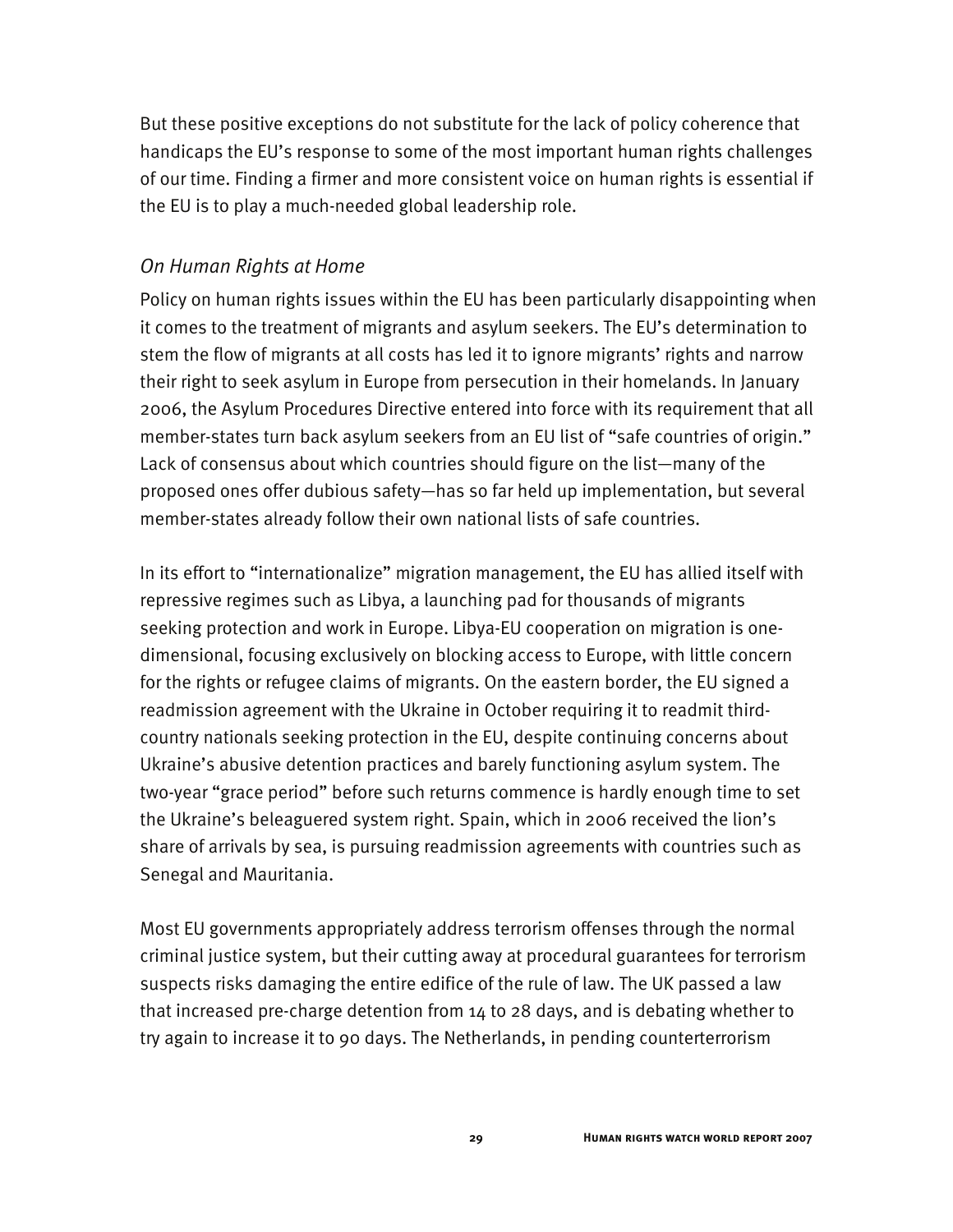legislation, is poised to increase its pre-charge detention from three to 14 days. As of January 2006, terrorism suspects in France may be held up to six days in police custody with extremely limited access to counsel while police interrogators can question detainees at will.

Some EU members seek to avoid criminal prosecutions at home by deporting or extraditing terror suspects, often to places where they are at risk of torture. The UK has insisted on detaining suspects without charge and attempting to send them back to countries such as Libya and Jordan on the basis of flimsy promises of humane treatment from those governments. It justifies this breach of international law as necessary to fight terrorism, yet it has not empowered its prosecutors to introduce court-authorized wiretap evidence at trial—one of only two Western democracies (the other being Ireland) to take this extreme view. The British government has never explained why the sacrifice of fundamental rights should be considered before widely accepted law enforcement tools are even tried.

The Netherlands continues to seek to extradite certain terrorism suspects to Turkey, based on similarly unreliable promises against ill-treatment. Other governments, including Switzerland, are now poised to adopt this dubious practice. It is ironic that while the European Parliament rightly investigates European complicity in CIA renditions to countries presenting a risk of torture, some EU member-states have embraced transfers to similar countries as a counterterrorism measure at home.

### Conclusion

Governments the world over will always be tempted to sidestep human rights, whether in their treatment of their own people or their relations with other governments. If their own values and institutions do not restrain them, external pressure is needed. Those who indulge this temptation must be made to pay a price until human rights are respected at home and find their proper place in the conduct of foreign policy.

But unless a new leader emerges in this time of diminished US credibility, the tyrants of the world will enjoy free rein. Both EU members and democratic governments of the developing world have found safety in numbers, the ease of hiding in the pack when the going gets rough. EU governments retreat behind consensus rules, other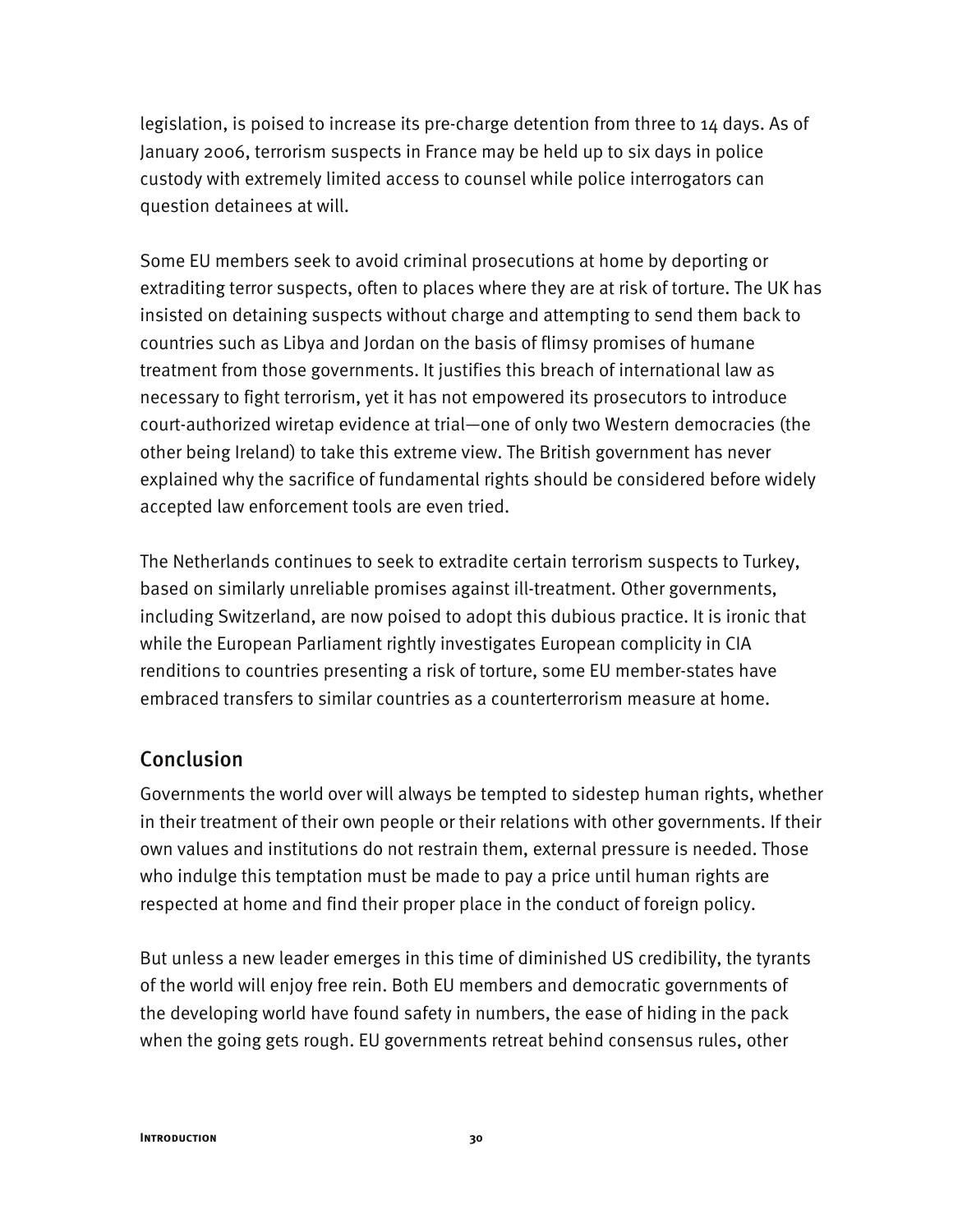democratic governments behind regional networks. Neither technique for evading the burdens of leadership should be accepted, particularly at a time when China and Russia are mostly leading in the wrong direction.

It is time to transcend these excuses. New leadership on human rights could come from visionary governments of the developing world, a more nimble European Union, or if the new Congress finds its voice, a US government that recovers its ideals. One way or the other, the people of the world need meaningful leadership on human rights. The urgency of this need should not be underestimated—if the great treaty commitments of the twentieth century are not to give way to hypocrisy and empty promises in the twenty-first.

# This Report

This report is Human Rights Watch's seventeenth annual review of human rights practices around the globe. It summarizes key human rights issues in more than 70 countries worldwide, drawing on events through mid-November 2006.

Each country entry identifies significant human rights issues, examines the freedom of local human rights defenders to conduct their work, and surveys the response of key international actors, such as the United Nations, European Union, Japan, the United States, and various regional and international organizations and institutions.

This report reflects extensive investigative work undertaken in 2006 by the Human Rights Watch research staff, usually in close partnership with human rights activists in the country in question. It also reflects the work of our advocacy team, which monitors policy developments and strives to persuade governments and international institutions to curb abuses and promote human rights. Human Rights Watch publications, issued throughout the year, contain more detailed accounts of many of the issues addressed in the brief summaries collected in this volume. They can be found on the Human Rights Watch website, www.hrw.org.

As in past years, this report does not include a chapter on every country where Human Rights Watch works, nor does it discuss every issue of importance. The failure to include a particular country or issue often reflects no more than staffing